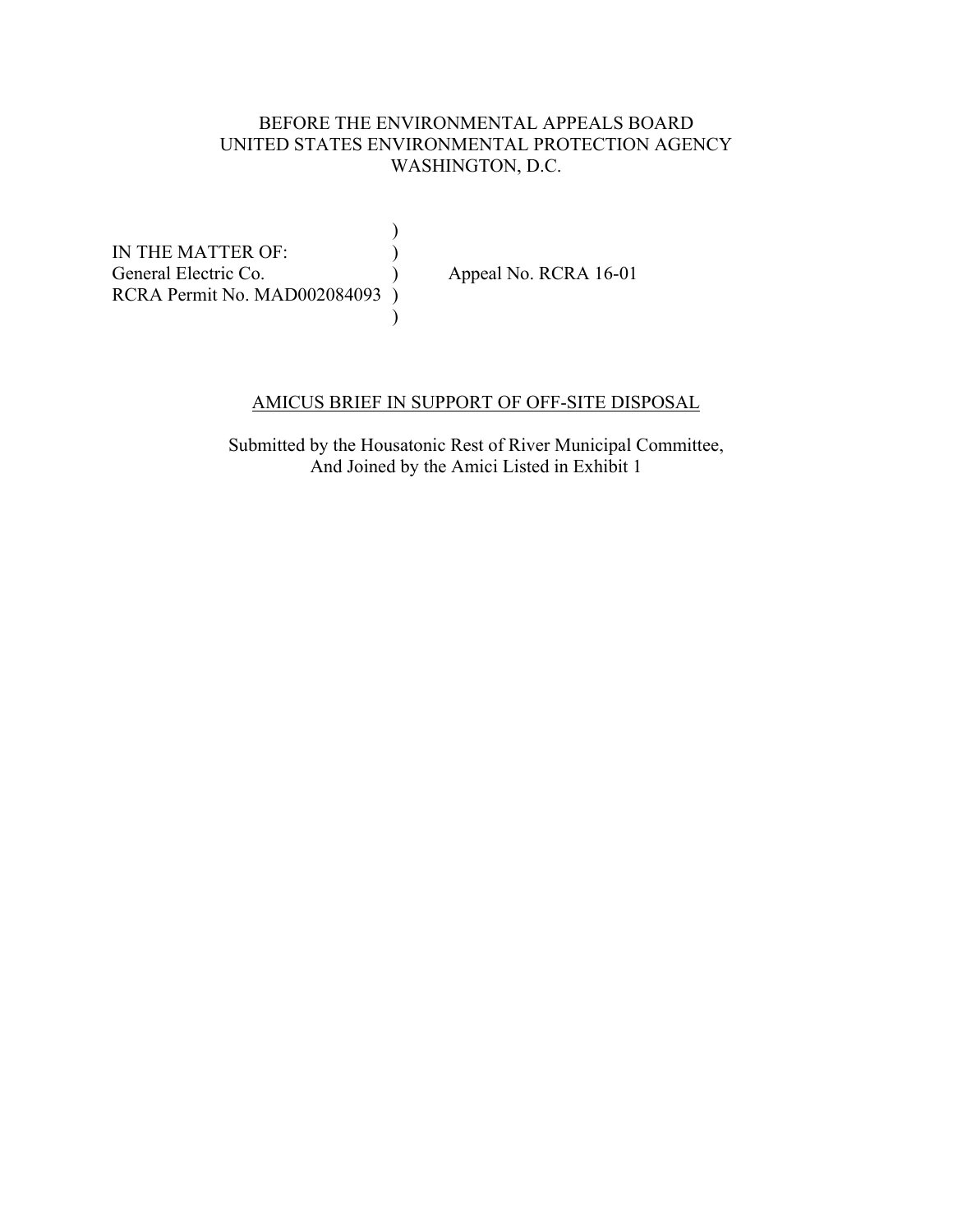## **Table of Contents**

## **Page**

| I.                                                                                           |
|----------------------------------------------------------------------------------------------|
| П.                                                                                           |
| III.                                                                                         |
| IV.                                                                                          |
|                                                                                              |
|                                                                                              |
| I.                                                                                           |
| A. PCB disposal facilities are not allowed in ACECs and on steep hillsides: ARARs            |
| Impacts on "nearby communities": Proximity to population centers, significant truck<br>B.    |
| Impacts to environment: "Prime" New England forest destroyed, plus wetlands and<br>C.        |
| The risk of a release in the Housatonic watershed is higher with onsite disposal – and<br>D. |
| All three areas are zoned residential and/or conservation, which is relevant to the<br>Ε.    |
| It was appropriate for the Region to consider state and local opposition.  19<br>F.          |
| The Region reasonably determined that the \$150MM cost differential did not outweigh<br>П.   |
|                                                                                              |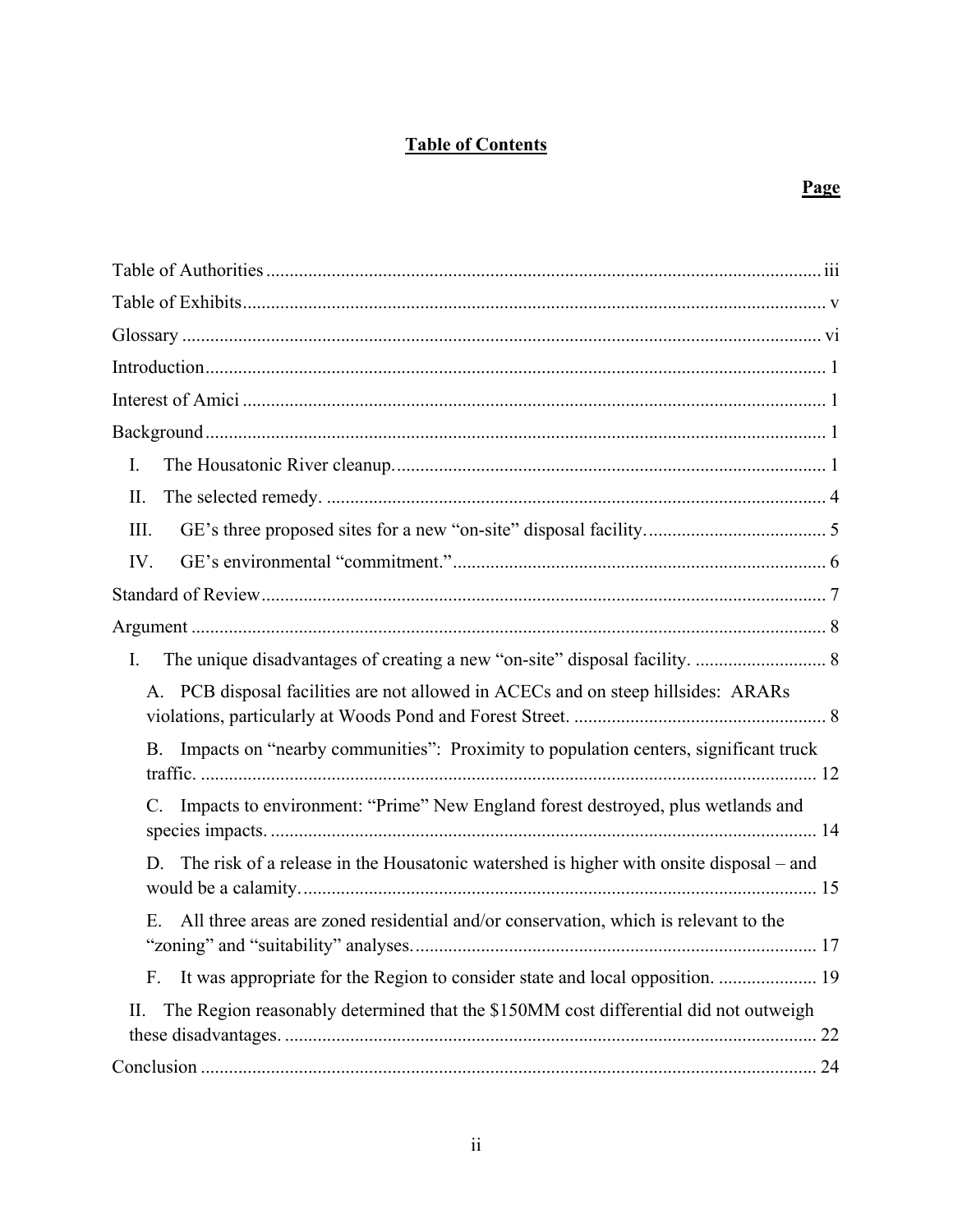# **Table of Authorities**

## **Cases**

| GE v. DEP,                                |
|-------------------------------------------|
| $GE$ v. $EPA$ ,                           |
| In re Ariz. PSC Ocotillo Power,           |
| In re Town of Newmarket,                  |
| Lyondell Chem. v. Occidental Chem. Corp., |
| United States v. Perea-Rey,               |
| <b>Statutes</b>                           |
|                                           |
|                                           |
|                                           |
|                                           |
| <b>Regulations</b>                        |
|                                           |
|                                           |
|                                           |
|                                           |
|                                           |
|                                           |
|                                           |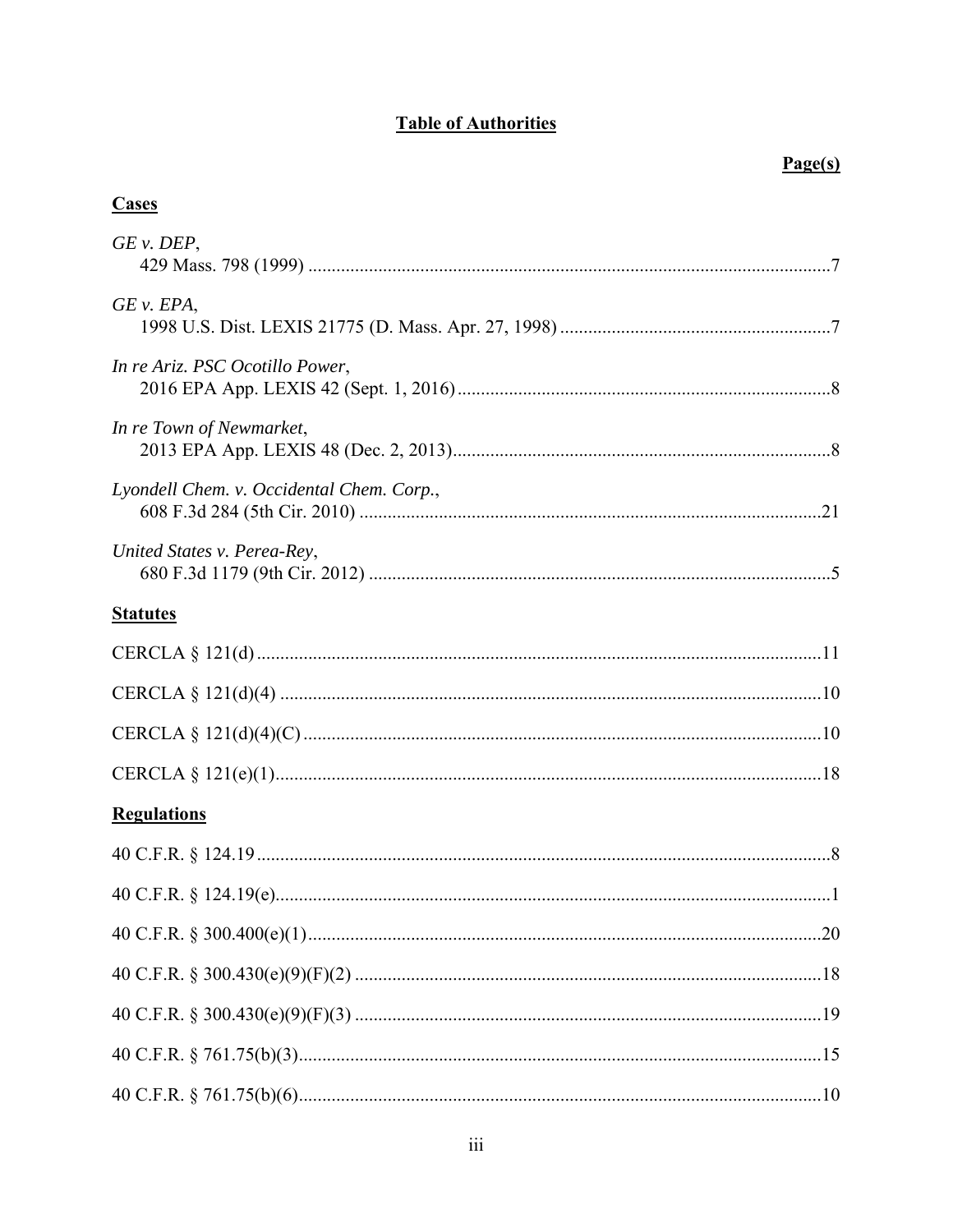| <b>Other Authorities</b> |  |
|--------------------------|--|
|                          |  |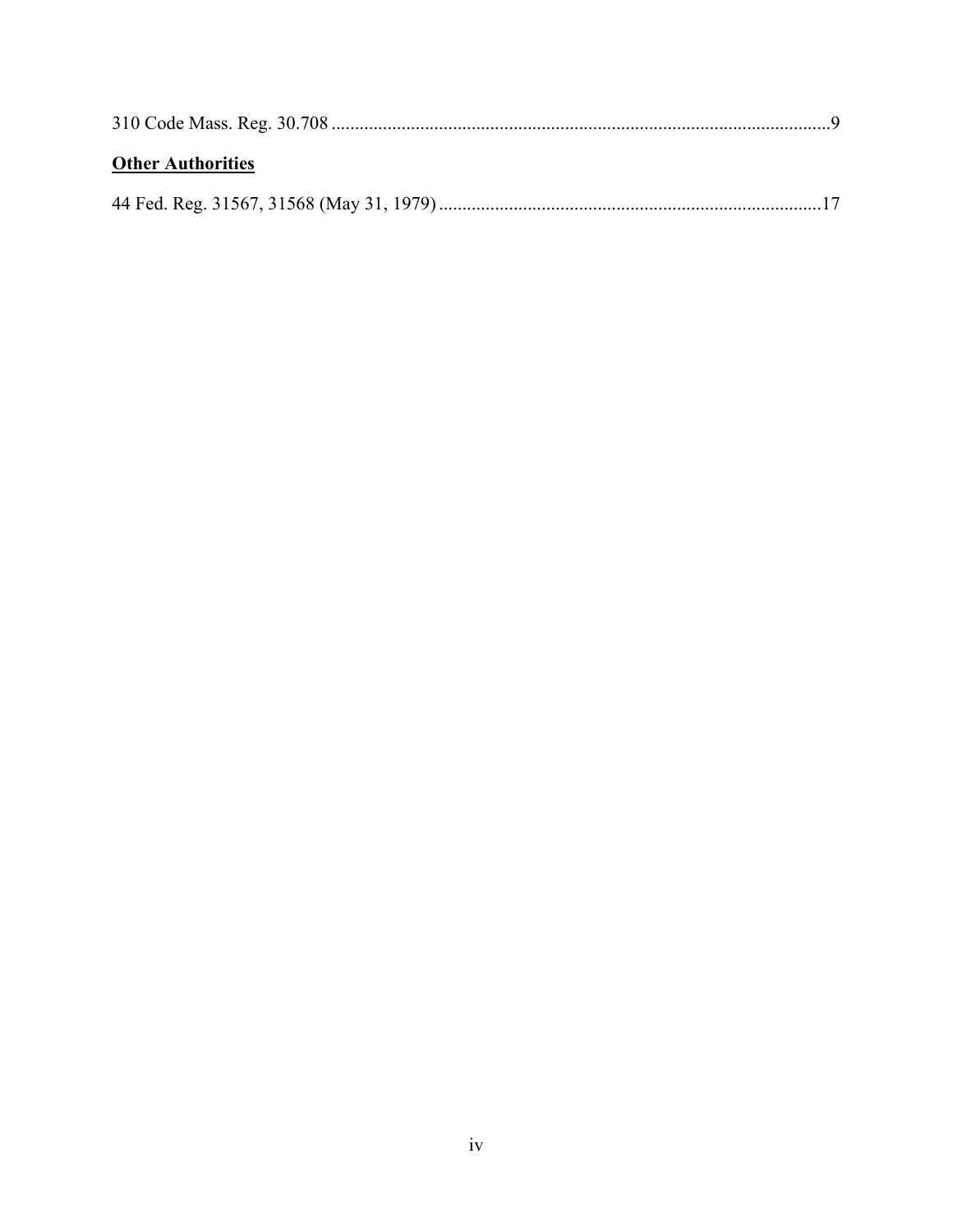# **Table of Exhibits**

| <b>Exhibit</b>                                                       | Number         |
|----------------------------------------------------------------------|----------------|
| List of amici                                                        | 1              |
| Action memo, Allendale School removal (July 12, 1999)                | $\overline{2}$ |
| "PCB Dumps Loom" Berkshire Eagle (Oct. 23, 2005)                     | 3              |
| EPA Statement of Position, Dispute Resolution (excerpts) (Feb. 2016) | $\overline{4}$ |
| RCMS conditional approval (Jan. 24, 2014)                            | 5              |
| Revised Corrective Measures Study ("RCMS") (excerpts) (Oct. 2010)    | 6              |
| Comparative Analysis ("CA") (excerpts) (May 2014)                    | 7              |
| Reissued RCRA Permit ("Permit") (Dec. 5, 2007)                       | 8              |
| Statement of Basis ("SB") (excerpts) (June 2014)                     | 9              |
| Response to Comments ("RTC") (excerpts) (Oct. 2016)                  | 10             |
| Permit Modification ("Permit Mod.") (excerpts) (Oct. 2016)           | 11             |
| Consent Decree ("CD") (excerpts) (Oct. 2000)                         | 12             |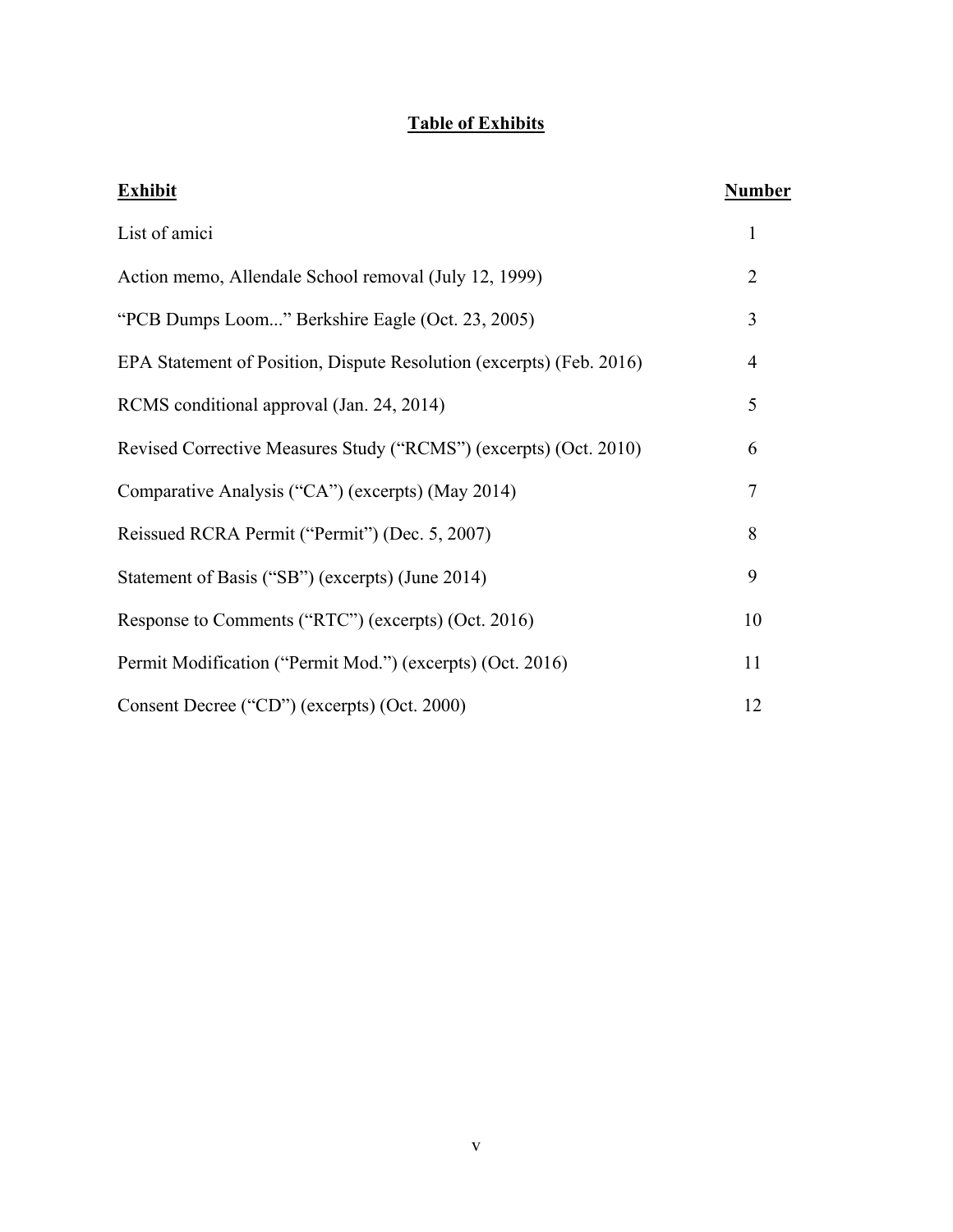# **Glossary**

| CA              | Comparative Analysis (2014)                          |
|-----------------|------------------------------------------------------|
| CD              | Consent Decree (2000-2001)                           |
| <b>GE PFR</b>   | GE Petition for Review (2016)                        |
| <b>GE</b> Reply | GE Reply Brief in Support of PFR (Mar. 24, 2017)     |
| Mass. Br.       | Massachusetts' Response to GE PFR (2017)             |
| Muni. PFR       | Housatonic Rest of River Muni. Comm. PFR (2016)      |
| Permit          | Reissued RCRA Permit (2007)                          |
| Permit Mod.     | Permit Modification to Reissued RCRA Permit (2016)   |
| <b>RCMS</b>     | Revised Corrective Measures Study (2014)             |
| Region Br.      | Region 1's Response to GE PFR (2017)                 |
| Region SOP-DR   | EPA Statement of Position, Dispute Resolution (2016) |
| <b>RTC</b>      | Response to Comments (2016)                          |
| SB              | Statement of Basis (2014)                            |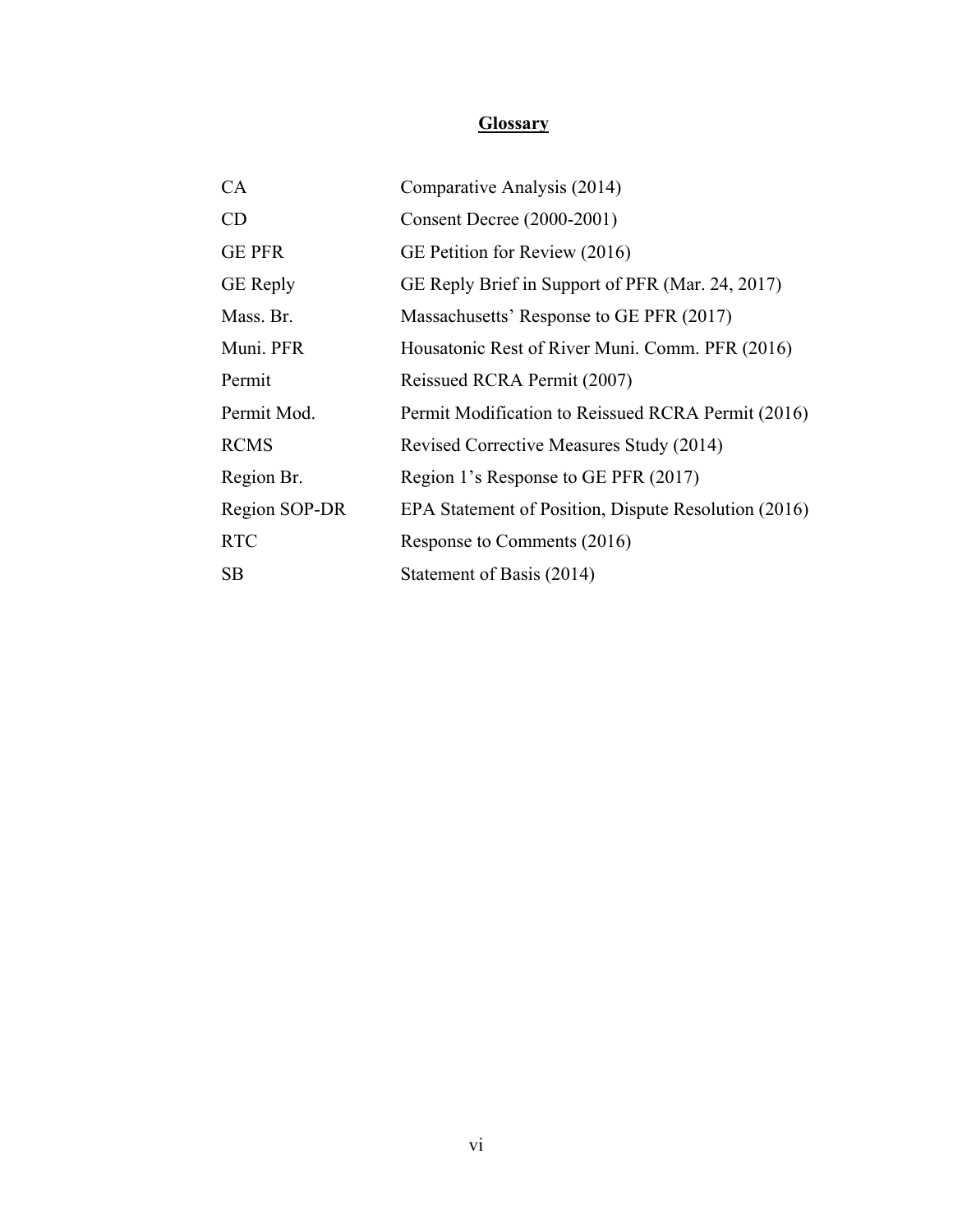#### **INTRODUCTION**

This amicus brief is submitted by Housatonic Rest of River Municipal Committee and joined by the governmental entities and NGOs listed in Exhibit 1. Amici support the Region's decision (also supported by the Commonwealth) to dispose of contaminated sediment at existing off-site facilities, and oppose GE's request to build an "on-site" PCB landfill in Berkshire County. What GE seeks is extraordinary: to exploit the designation of a long, beautiful New England river as a single cleanup "site" in order to put a massive PCB landfill miles away from the original contamination source, in forested areas that are uncontaminated, are zoned for residential/conservation uses, and are unsuitable for PCB disposal – or flatly prohibited – under multiple statutes. The Region's off-site decision should be upheld.

### **INTEREST OF AMICI**

GE has proposed siting a permanent PCB landfill at one of three sites in Lee and Great Barrington. The amici include municipal entities representing these towns, as well as other entities described in Exhibit 1. These amici are "interested persons" authorized to participate under 40 C.F.R. § 124.19(e).

#### **BACKGROUND**

### **I. The Housatonic River cleanup.**

The Municipal Committee's petition has described most relevant facts. A few points bear emphasis:

 *GE's pollution.* Between the 1930s and the 1970s, GE polluted the Housatonic River with up to  $600,000$  pounds of PCBs.<sup>1</sup>

<sup>1</sup> https://www.epa.gov/ge-housatonic/understanding-pcb-risks-ge-pittsfieldhousatonic-river-site.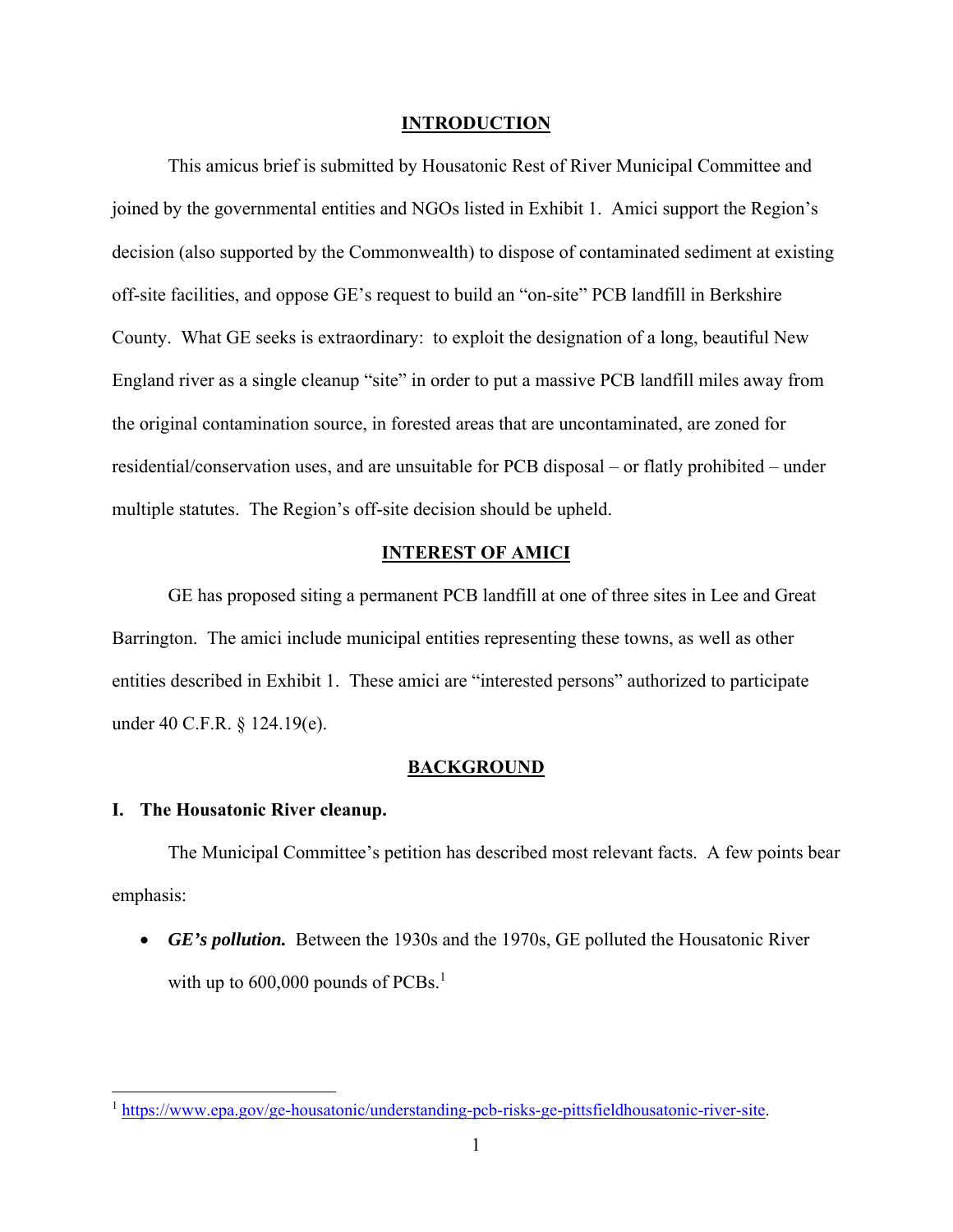- *Five decades of cleanup.* Cleanups by GE have been going on since the 1980s, and should continue into at least the 2030s. The "Rest of River" cleanup requires GE to dredge and cap large parts of the river over 13 years, and to clean up PCB contamination at residential properties. SB 24 (Exh. 9).
- *The CD, the nine criteria.* The "Rest of River" cleanup is governed by a CD (Exh. 12) between the Region, GE, Massachusetts, Connecticut, and the City of Pittsfield. All other municipalities, including those most affected by the Rest of River cleanup, were excluded from these negotiations. Under the CD, the Region is to use RCRA procedures to govern issuance and appeal of the "Rest of River" remedy selection – i.e., the process that has culminated in these proceedings. However, the CD also purports to confer CERCLA authority on GE to excuse the company's compliance with state and local law. Despite this assertion of CERCLA preemption authority, the CD (through its incorporation of a RCRA permit reissued to GE's defunct Pittsfield facility) sets out nine criteria, which are to be used by GE to evaluate remedies in the CMS. *See* Permit 20-23, § II.G (Exh. 8). Three are "general standards": protectiveness of human health/environment, source control, and ARARs compliance. The remaining six are "selection decision factors," which include long-term reliability, short-term effectiveness, implementability, and cost. These criteria make subtle departures from the CERCLA remedy-selection criteria, as described more below. Based on GE's CMS and "any other relevant information" in the administrative record, the Region is required to select a remedy in a modification to the Permit. *Id.* at 25, II.J. There is no language requiring the Region to make its selection based solely on the nine CMS criteria.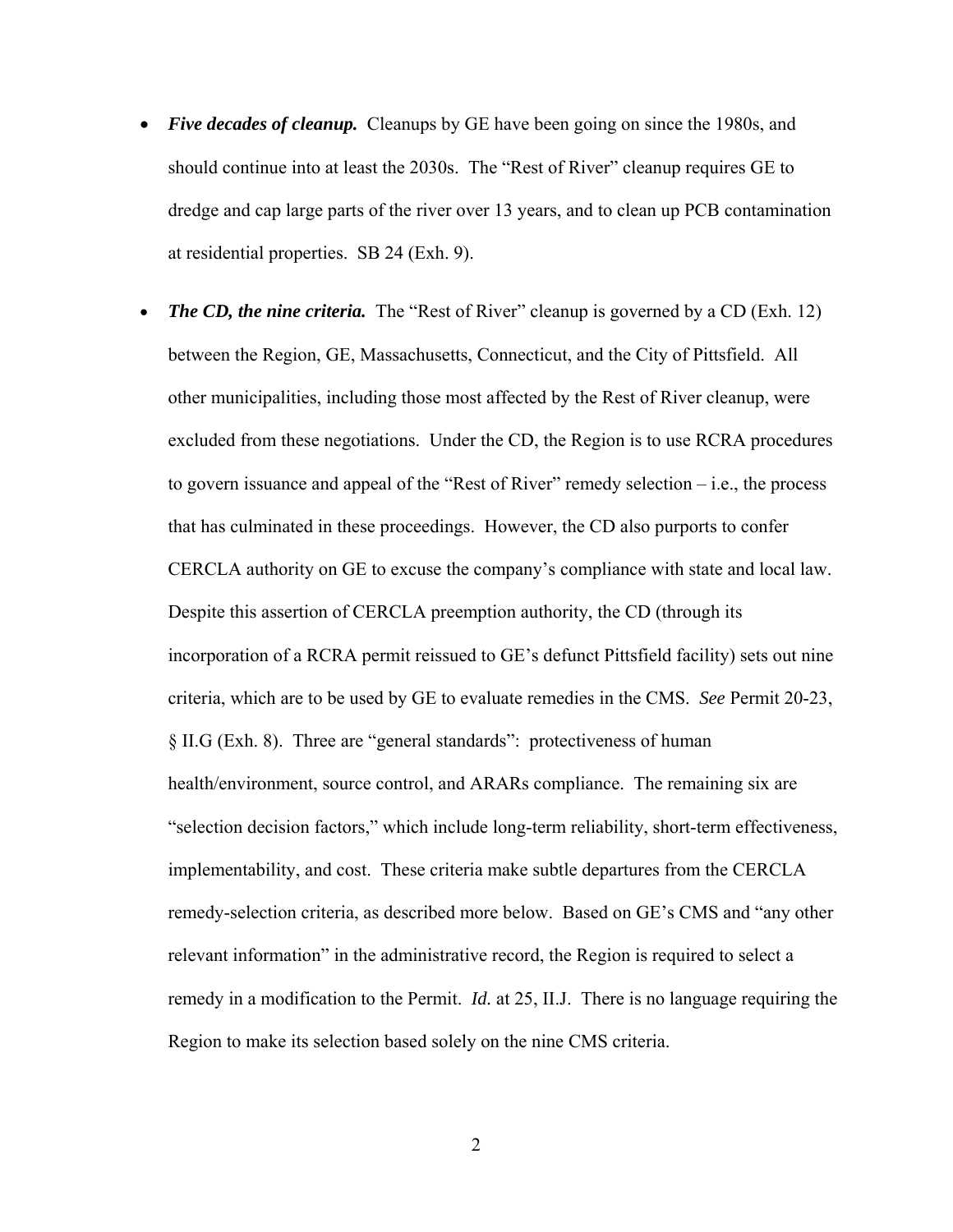- *The Allendale School and Hill 78*. The Allendale Elementary School is a public school built in the 1950s in Pittsfield, on fill donated by GE. GE's fill was contaminated with PCBs, which were later discovered on the playground and other areas. GE covered these PCBs under a cap of the playground in the 1990s, instead of removing the PCBs. Inevitably, GE later discovered PCBs outside the cap and conducted additional clean-up, but even this second cleanup left children potentially exposed to "direct contact with hazardous substances in soils," including PCBs, dioxin and lead; the Region ordered GE to conduct a third cleanup.<sup>2</sup> Notwithstanding this history, the CD authorized GE to dump PCB waste at the Hill 78 landfill, which is right next to the school. CD ¶ 15.a. In 2006, all of Pittsfield's eleven pediatricians signed a letter protesting the operation of Hill 78 so close to the school. Nonetheless, some 200,000 cubic yards of PCB-contaminated materials were dumped in this landfill (and another nearby) and capped. Region Br.17; Exh. 3. This experience galvanized residents into opposing additional PCB landfills in Berkshire County. Region SOP-DR (Exh. 4), at 47-48.
- *The beauty of Berkshire County; the opposition to on-site landfills.* **Despite the** contamination, Berkshire County is famous for its charming towns and natural landscape. It is an international tourist destination, and the river is a popular recreational asset. The total annual impact of tourism in Berkshire County is \$500 million -- a lifeline to an area hit hard by the closure of the GE plants. Muni. PFR 3. There have been several large public protests against GE's on-site proposal, and the Region received scores of comments against on-site disposal from local stakeholders.

<sup>&</sup>lt;sup>2</sup> Action Memo (Exh. 2), at 5; https://www.epa.gov/ge-housatonic/allendale-school-gepittsfieldhousatonic-river-site.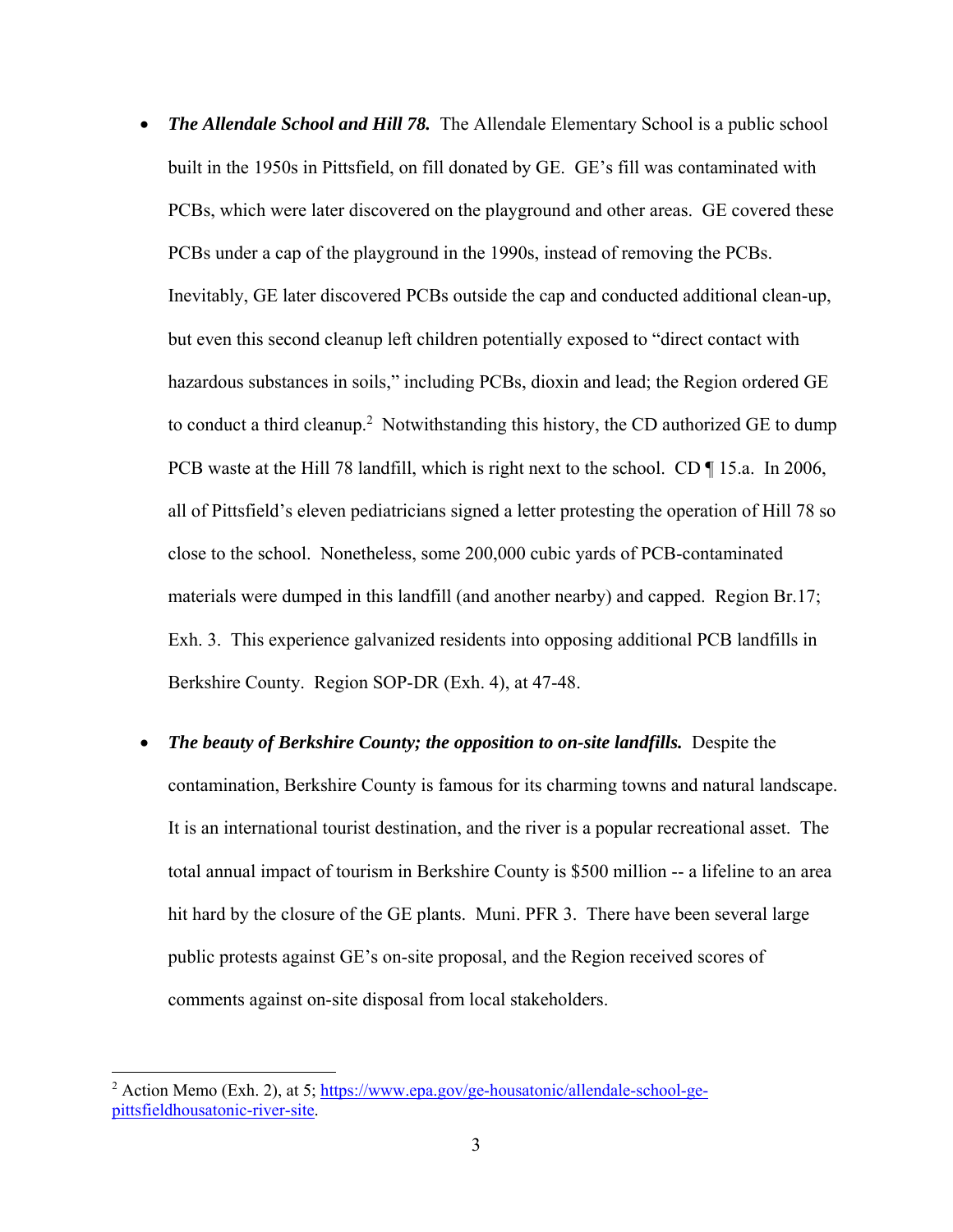### **II. The selected remedy.**

*River cleanup.* The Region opted to dredge/remove an estimated 990,000 cubic yards of contaminated material, with 298 acres in the river to be capped. SB 21. This option removes almost three times less material than the most aggressive option, which results in a significant cost-savings for GE. SB 36. It still leaves high PCB concentrations in exposed areas – up to 50 ppm, "a significantly elevated concentration that results in substantial risk to the environment." RTC 106 (Exh. 10). Some 80% of the material to be removed is from Reaches 5 and 6, *i.e.*, the first few miles of river that are the most upstream part of "Rest of River," in Pittsfield, Lenox, and Lee. $3$ 

*Disposal of contaminated material.* The Region considered several comprehensive alternatives, including: off-site disposal in an existing facility, disposal at one of three local "onsite" facilities, and, potentially the most expensive of all, treatment. The Region selected off-site disposal. This option selected by the Region requires GE to ship an estimated 990,000 cubic yards of contaminated material "off-site," to "existing licensed facilities that are approved to receive such waste material." Permit Modification § II.B.5.a (Exh. 11). Once the Permit Modification goes into effect, GE is required to propose a specific facility or facilities to receive the waste, and to ship out waste via rail "to the extent practicable." *Id.* § II.B.5.b.

*Costs.* In present-value dollars, off-site disposal costs \$183MM, assuming use of rail. SB 36-39. Adding \$183MM to the dredging cost of \$228MM yields a total cost of \$411MM. *Id.* This is \$150MM more than "on-site" disposal. However, the selected remedy is still

 $3$  RTC 106 ("substantial risk"); RCMS 6-290 (Exh. 6) (amount removed/reach). The remaining dredging is in Lee, Stockbridge and Great Barrington.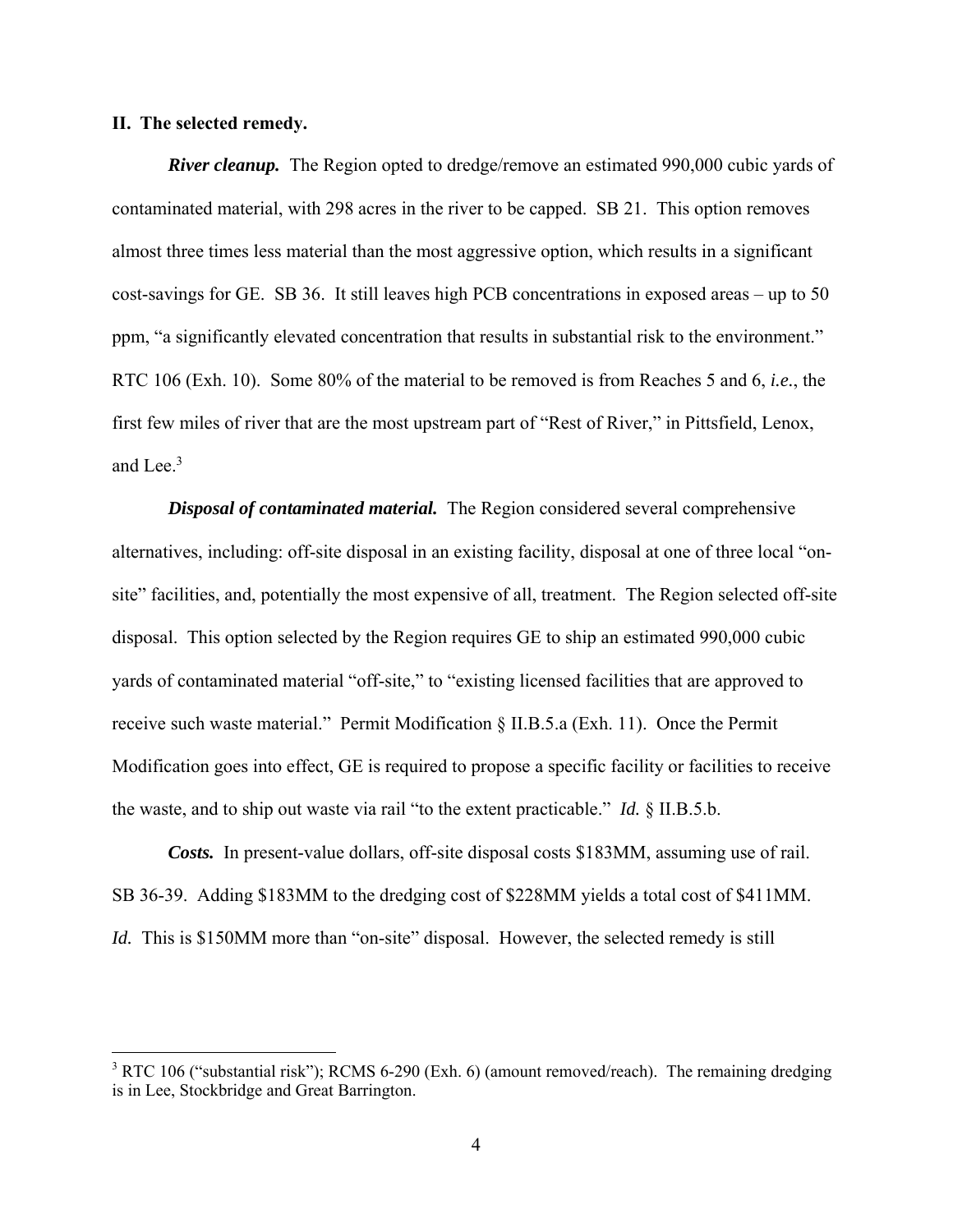significantly less expensive than the most expensive set of alternatives, which would have had a total project cost of almost \$600MM (almost \$200MM more than the selected remedy). *Id.* 

### **III. GE's three proposed sites for a new "on-site" disposal facility.**

The "on-site" option favored by GE but rejected by the Region would create an entirely new disposal facility at one of three locations:

*Woods Pond Site – within an "Area of Critical Environmental Concern***."** The

Woods Pond site is a 75-acre parcel on the Lee-Lenox border. About half of the site is now a sand and gravel operation with most of the rest upland forest and shrub swamp habitat. RCMS 9-42. To the west is a small town center known as Lenox Dale; to the south are residences in Lee; to the east is the largest state forest in Massachusetts.<sup>4</sup> The RCMS assumed that the landfill itself would be centered about  $\frac{1}{4}$  mile from Woods Pond, and would be located partially in what is now the sand/gravel area and partially in a forested area. *See* RCMS, Fig. 9-4. This entire parcel is within a state-designated "Area of Critical Environmental Concern" – where state law flatly forbids putting any kind of disposal facility. GE PFR 18. It is also over an aquifer and near a drinking water source. RTC 239.

 *Forest Street – a forested hillside by a stream***.** The Forest Street site is a 195-acre parcel in Lee, four miles south of the Woods Pond site.RCMS 9-65. The site is undeveloped and forested.There are a few dozen residences right next to the site, to the north and the east. The area to the south is prime forest; Goose Pond and Upper Goose Pond are approximately half a mile to the east (as is the Appalachian Trail section that passes by these picturesque lakes). The site is bordered to the north by

<sup>&</sup>lt;sup>4</sup> Information on the landfills' surroundings is from Google Maps, which has been judicially noticed by many courts. *United States v. Perea-Rey*, 680 F.3d 1179, 1182 n.1 (9th Cir. 2012).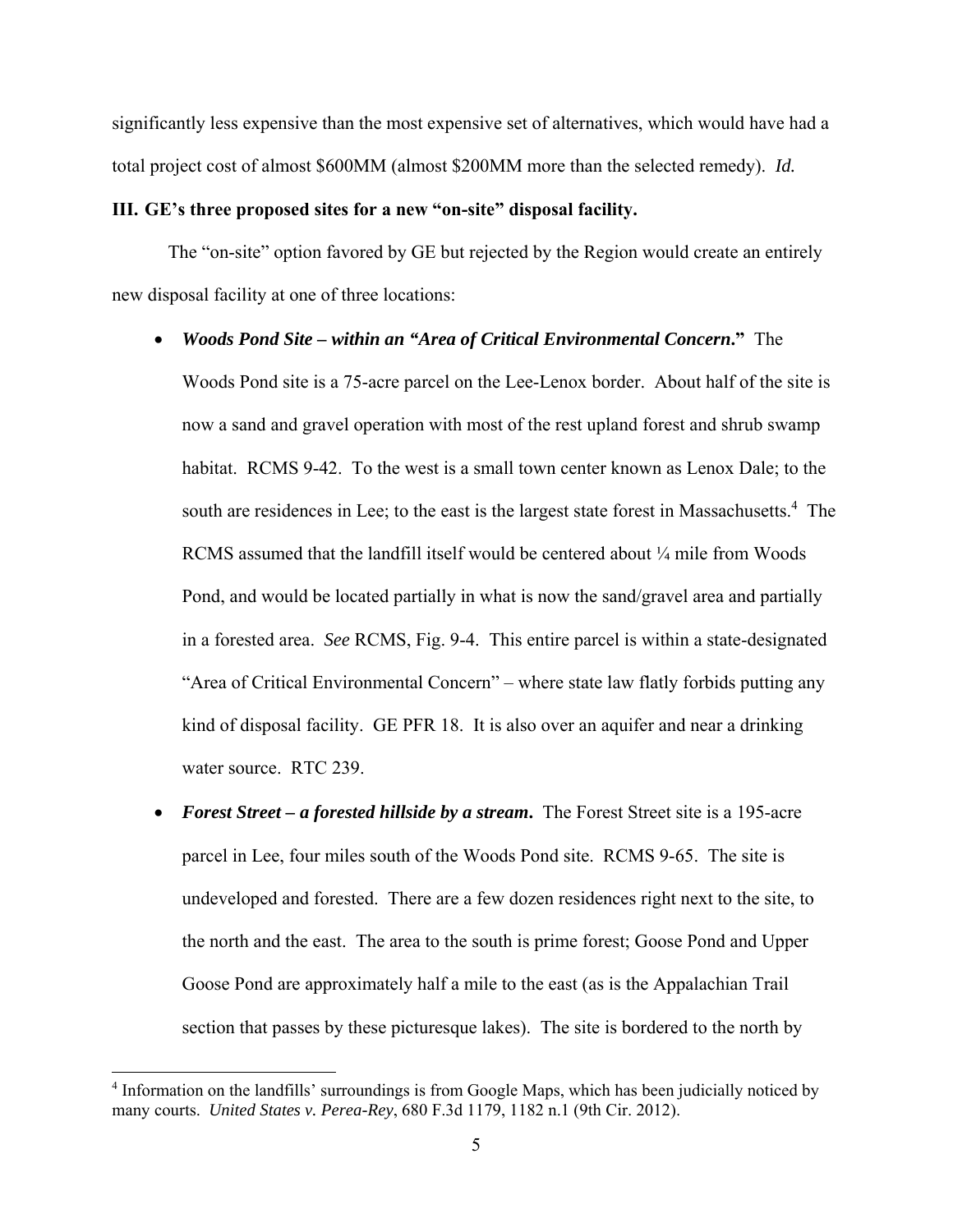Goose Pond Brook, a resource protected under state wetlands law. GE PFR 19. The site is also on a hill – it has "steep topography with slopes ranging from 15% to 45%." RCMS 9-43. Despite the size of the site, the maximum landfill capacity is only 1.0 million cubic yards, which means it could not handle all the waste generated by the remedy if the estimated volume of waste (990,000 c.y.) is understated by more than 1%. RCMS 9-41. The site would have two separate landfills at different spots on the hill. RCMS Fig. 9-8.

## *Rising Pond – near Wood Turtle habitat, farther from main contamination areas.*

This 106-acre site is in Great Barrington, 14 miles south of the main contaminated areas. RCMS 9-65. Like Forest Street, this site is heavily wooded, with some forested wetlands on the southwestern side. RCMS 9-43 to 9-44. To the west are residences and a cemetery. To the east is the "Rising Pond" section of the Housatonic River, where some dredging will occur (albeit less than 8% of the total). RCMS 6-290. Further east across the river, less than a mile away, is the Monument Mountain Reservation, which contains a trail to a summit view of the river, which draws 20,000 hikers annually.<sup>5</sup> The footprint of the proposed landfill is approximately  $\frac{1}{4}$  mile away from the river. Approximately half the site (right next to the operations area) is "priority habitat" for the wood turtle, a species protected under the Massachusetts Endangered Species Act. RCMS 9-51 n.501.

#### **IV. GE's environmental "commitment."**

GE proclaims its "commitment" to a "comprehensive" cleanup that "fully protects" health and the environment. PFR 1. But GE sponsors advertisements in Berkshire County in

<sup>&</sup>lt;sup>5</sup> http://www.thetrustees.org/places-to-visit/berkshires/monumentmountain.html?referrer=https://en.wikipedia.org/.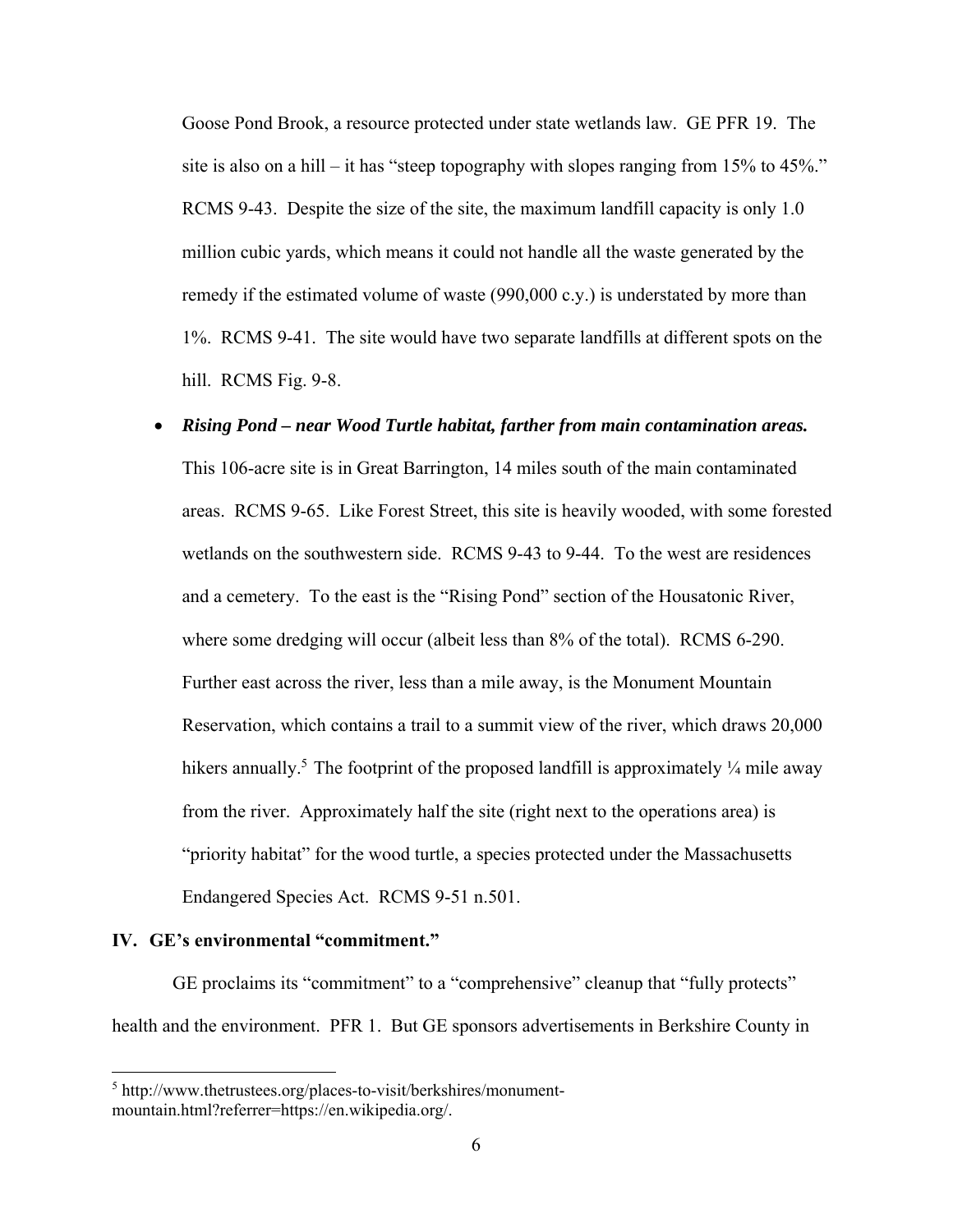which its "expert" opines that "PCBs are not known to cause ... any health effect. You shouldn't call them risks and you shouldn't talk about increasing risk or decreasing risk because you don't know that they're risks at all."<sup>6</sup> This contradicts EPA's determination that PCBs are a probable human carcinogen. Moreover, GE is notoriously recalcitrant: it has used its might to launch challenges to the Region's Housatonic decisions many times before today. For example, the Region approved the RCMS by noting numerous provisions that GE had failed to change in its long back-and-forth with the Region. Exh. 5. GE has also deluged EPA with FOIA requests, in an apparent effort to find anything to thwart requirements that, like off-site disposal, might cost GE money – all after GE profited for decades by polluting a priceless public resource. *See, e.g.*, GE v. EPA, 1998 U.S. Dist. LEXIS 21775 (D. Mass. Apr. 27, 1998); *GE v. DEP*, 429 Mass. 798 (1999). Notably, the lifetime cost difference between on-site and off-site disposal is close to the \$119MM GE's top five executives made in 2015 *alone*. 7 GE's "commitment" rings hollow.

#### **STANDARD OF REVIEW**

GE argues that the Permit is a contract, and the Board must interpret this contract *de novo*, without deferring to the Region. But most GE challenges have nothing to do with conflicting interpretations of the Permit. For example, the Region determined that a landfill on a steep hill, or next to a river or wetland, was not as "protective" or "suitable" as off-site disposal. GE disagrees, but this is for technical reasons, not because of disputes about Permit language. And in technical disputes, the Board "typically" defers to the Region's "expertise and experience." *In re Town of Newmarket*, 2013 EPA App. LEXIS 48, \*3-7 (Dec. 2, 2013).

<sup>6</sup> http://www.housatonicoptions.com/health-and-the-housatonic-river/ (third video).

 $^7$  http://www.ge.com/ar2014/assets/pdf/GE\_2015\_Proxy\_Statement.pdf, at v (calculation of SEC compensation).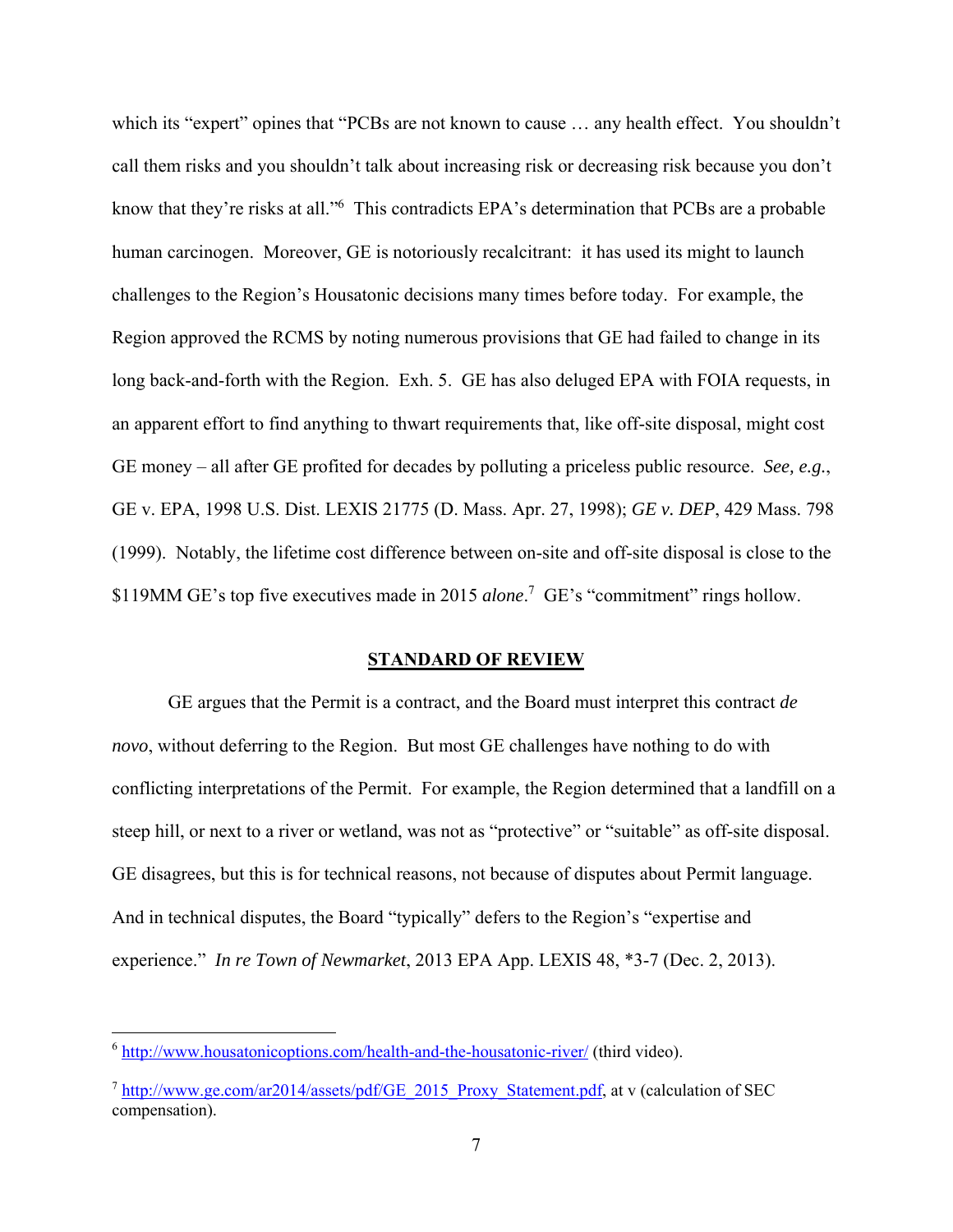Similarly, the Region's application of other laws (TSCA, wetland laws) and its factual determinations (*e.g.*, about delays associated with "on-site" disposal) do not turn on disputed Permit interpretations, and are reviewed for clear error. GE PFR 8. The Region's ultimate balancing of cost against other permit criteria, which is a discretionary decision, also is not a Permit interpretation, and is upheld if "reasonable" and "cogently explained and supported." *In re Ariz. PSC Ocotillo Power*, 2016 EPA App. LEXIS 42, \*6 (Sept. 1, 2016). In fact, the *only* relevant disputes about Permit terms appear to be whether "zoning restrictions" should be understood to mean only "*off-site* zoning restrictions," and whether certain "implementability" criteria authorized the Region to consider state/community opposition to on-site disposal. The Region is correct that even these Permit interpretation questions are reviewed for clear error, as the CD itself says when it subjects the Region's decision to review under 40 C.F.R. § 124.19. Region Br. 13-14.

#### **ARGUMENT**

On-site disposal has many obvious practical and environmental disadvantages, and only one significant advantage: cost. The Region had ample discretion to select off-site disposal.

**I. The unique disadvantages of creating a new "on-site" disposal facility.** 

## **A. PCB disposal facilities are not allowed in ACECs and on steep hillsides: ARARs violations, particularly at Woods Pond and Forest Street.**

It is undisputed here that onsite disposal is an ARAR. On-site disposal therefore must either comply with all "applicable or relevant and appropriate requirements" (ARARs) imposed by state and federal law, or satisfy the conditions for a waiver under CERLCA 121(d); this is not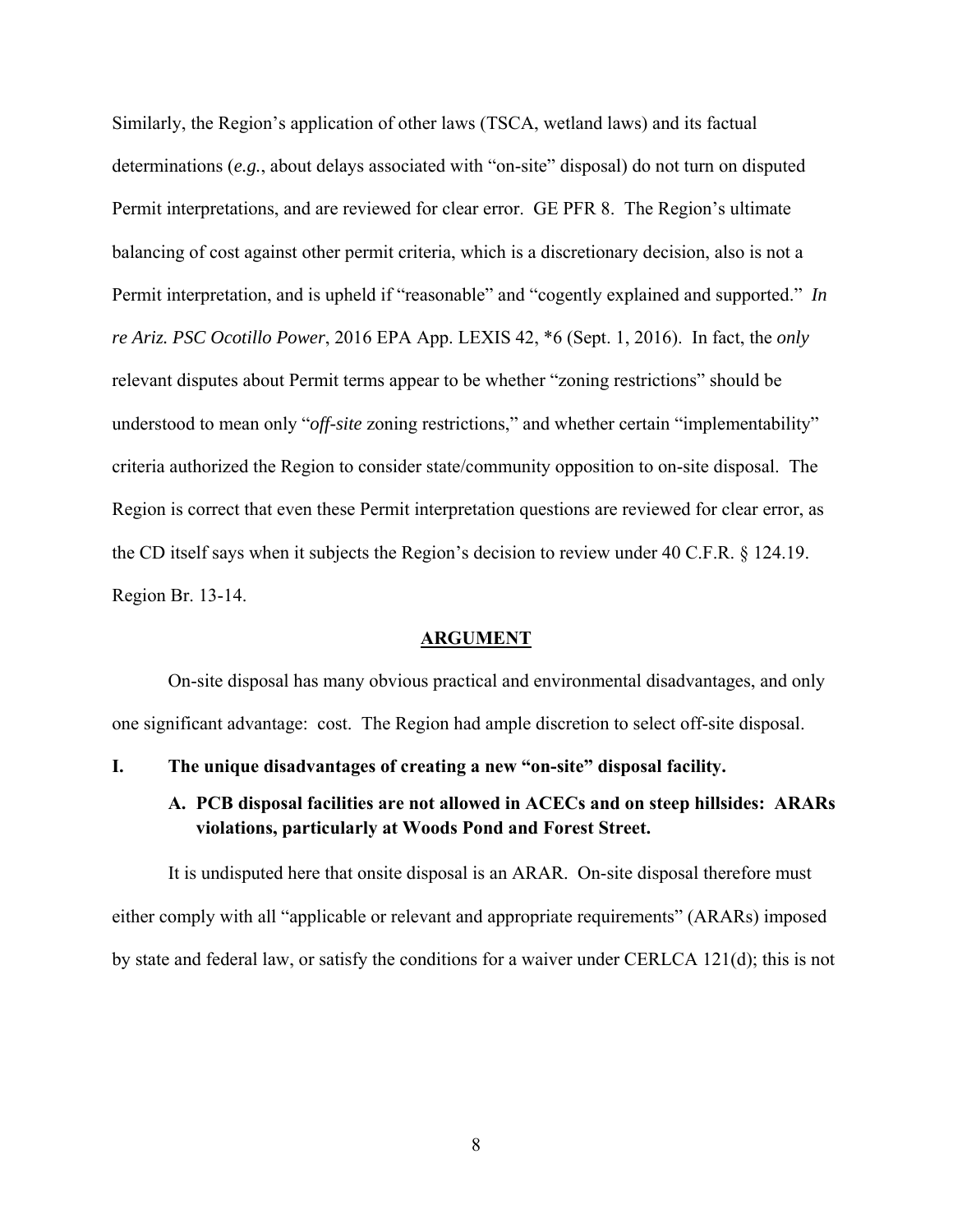a balancing factor but an absolute requirement. Two of the on-site locations plainly fail this standard.

*Woods Pond.* The ARARs violation here is glaring. Massachusetts officials have designated part of the Housatonic River as an "Area of Critical Environmental Concern," including the Woods Pond disposal site. This designation subjects this "ACEC" to certain protections under state law, including a total prohibition on landfills. Specifically, the rules state that no disposal facility "shall be located where such location or any portion thereof: (1) Would be within an Area of Critical Environmental Concern (ACEC)." 310 Code Mass. Reg. 30.708. The same rule also prohibits disposal within buffer areas where this would affect "the resources of the ACEC." GE admits that the Woods Pond site is located "within the boundaries" of this ACEC (not the buffer area), and that this blanket prohibition is "theoretically applicable." GE PFR 18.

GE contends – incorrectly – that the Region's application of the ACEC rules is "pretextual," because there is already a sand/gravel pit at the Woods Pond Site, and converting the site into a landfill would affect no "resources of the ACEC." But the impact on ACEC "resources" is relevant only to buffer areas, not to areas actually within the ACEC, like Woods Pond. Thus the categorical prohibition on disposal "within" an ACEC is an "applicable" ARAR – and the Region has no discretion to disregard the prohibition. In any event, GE is wrong to view the gravel pit's existence as inconsistent with the state's interest in protecting the river/shoreline from expanded development and contamination.8

 $8$  In its reply brief, GE notes that the state's 2009 ACEC designation concluded that the designation should not be used to "preclude remediation, habitat protection, or restoration activities" and would not "impede" private business development. GE Reply 15-16, & *id.* Att. 1, at 17. According to GE, this shows that the ACEC designation was never intended to forbid a disposal facility. But the reference to advancing "remediation, habitat protection, or restoration activities" was certainly not a waiver of state law, which flatly forbids a disposal facility in an ACEC. On the contrary, the state designation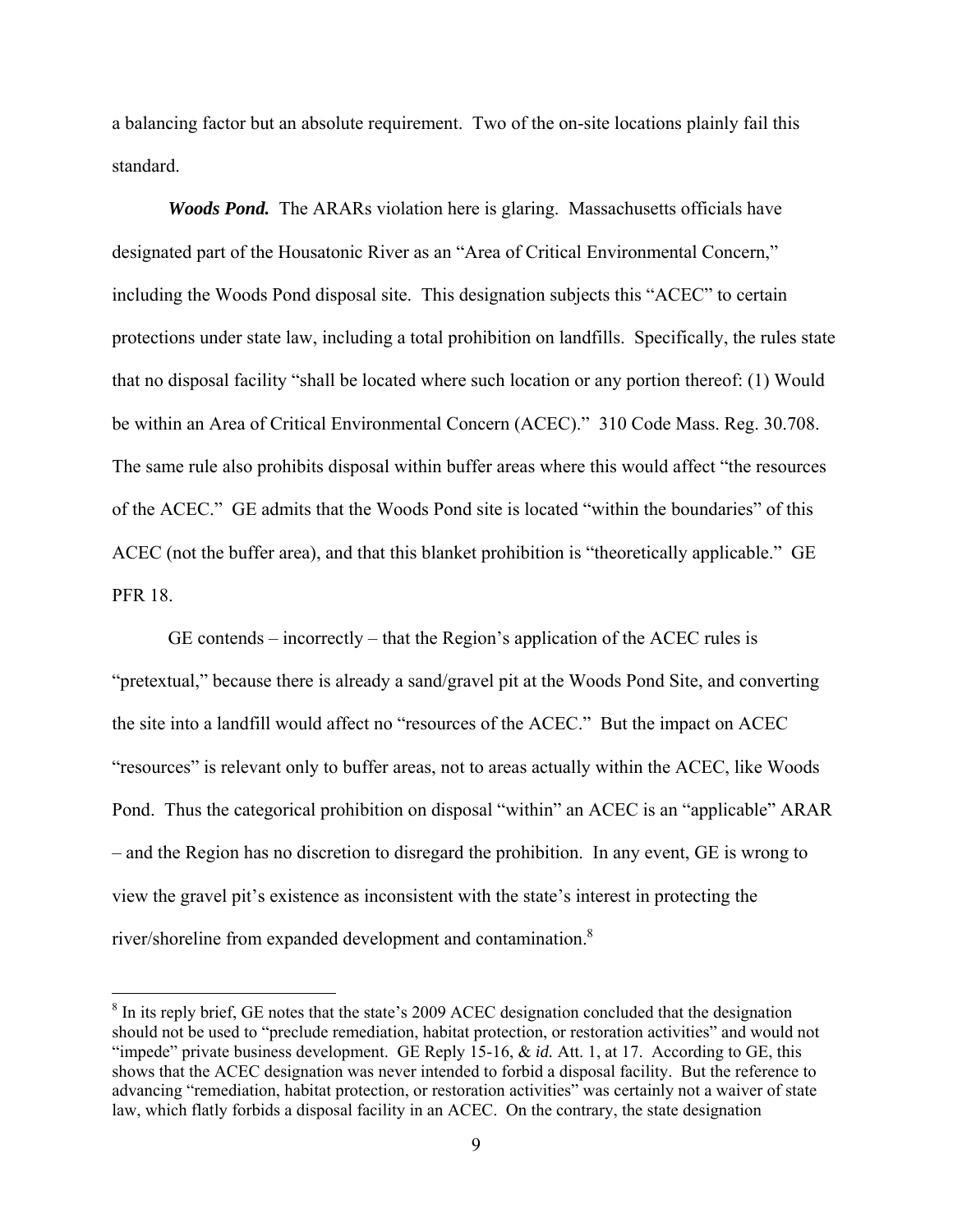GE implies the Region should have waived the ARAR under CERCLA  $\S$  121(d)(4), but GE does not say why; instead it simply notes that the Region waived ACEC protections that interfered with other (essential) parts of the remedy. GE PFR 19. But in those instances there was a finding under CERCLA  $\S 121(d)(4)(C)$  that it was "technically impracticable" to comply with the ARAR. For example, dredging must occur in an ACEC because that is where the contamination is. This "no choice" argument does not make sense for permanent disposal because there *is* a choice: off-site disposal, which even GE does not contend is "technically impracticable."

Fundamentally, GE's complaint is not with the Region's decision, but with the Commonwealth's ACEC designation. The ACEC rule disqualifies Woods Pond, regardless of cost-savings. The site is also near a drinking water source and an aquifer – which makes it illegal under state law to site a PCB landfill there. *See* Region Br. 20.

*Forest Street.* The Forest Street site also cannot serve as an on-site disposal site. The site is on a "steep" slope of between  $15\%$  and  $45\%$  – in parts, as steep as a black-diamond ski trail. The highest portion of the landfill would be on top of a hill about 1,600 feet above sea level, with the lowest part of the operations area ~600 feet below. RCMS Fig. 9-8. This topography is prohibited by the TSCA landfill siting rules, which state that a PCB landfill site "shall be located in an area of low to moderate relief," so as to avoid erosion, slumping and landslides. 40 C.F.R. § 761.75(b)(6). GE admits this noncompliance, but argues that the Region

affirmatively *declined* a suggestion that cleanup activities be exempted from ACEC rules (which is what GE wants here). *Id.* Moreover, encouraging "remediation" and "restoration" of the ACEC is not remotely the same as encouraging "disposal" in the ACEC; in fact, the designation says the ACEC designation furthers these remediation/restoration "objectives" by "highlighting the important ecological value of this stretch of the river" – hardly an invitation to put a disposal facility in the ACEC.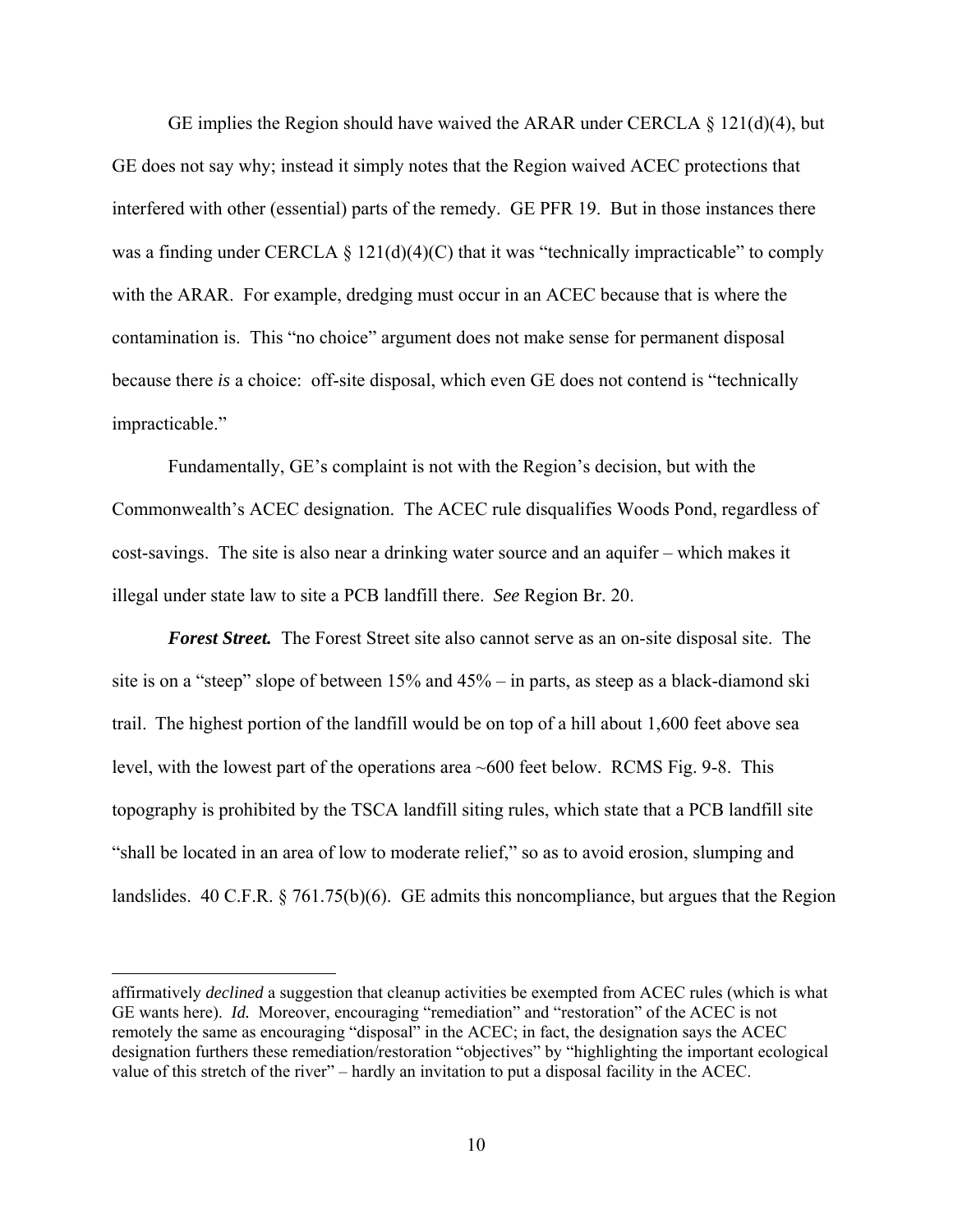should have waived this requirement (and three other requirements in the same regulation). <sup>9</sup> GE points out that the regulations authorize the Regional Administrator, "in his discretion," to waive siting requirements upon a showing by the landfill operator that the waiver "will not present an unreasonable risk" to health or environment. *Id.* § 761.75(c)(4); *id.* § 761.61(c) (similar). GE also cites several cleanup sites where TSCA siting requirements have been waived (without discussion of the circumstances), and has found three commercial landfills operating under waivers of other TSCA rules. GE PFR 15. But at none of these landfills did EPA waive the topography rule. Simply put, PCB landfills are not built on steep hills, and GE has not identified a single instance where this requirement has been waived. Moreover, GE's waiver proposal appears to have been pro forma – the RCMS merely describes "engineered measures ... to reduce the potential" for landslides and slumping. RCMS 9-49.

Second, the Forest Street site borders Goose Pond Brook, which connects Goose Pond to the Housatonic River. GE admits that landfill operations would extend into protected "riverfront" areas adjoining the stream, and that a road would have to be built over the brook, which is also protected. GE PFR 19. On this basis, the Region found that a CERCLA  $\S$  121(d) waiver of wetlands rules "may" be required at Forest Street. RTC 241-42, 250. GE's only response is to assert that the wetlands impacts, though sufficient to trigger the rule, are "negligible," and that the Region should therefore have found the site to be in compliance with the rule, without needing a CERCLA waiver. GE PFR 19. But "negligible" is GE's word; it cites no finding to this effect by the Region. Given that landfill operations would actually be

<sup>&</sup>lt;sup>9</sup> There are three other TSCA criteria (soil permeability, water table proximity, connection to surface water) that all three sites cannot satisfy; these are considered in § 1.D below, on the risk of releases to the river. However, the topography criterion disqualifies only Forest Street and GE has not identified any site/facility where it has ever been waived, so it is considered separately here, as an absolute ARARs disqualification.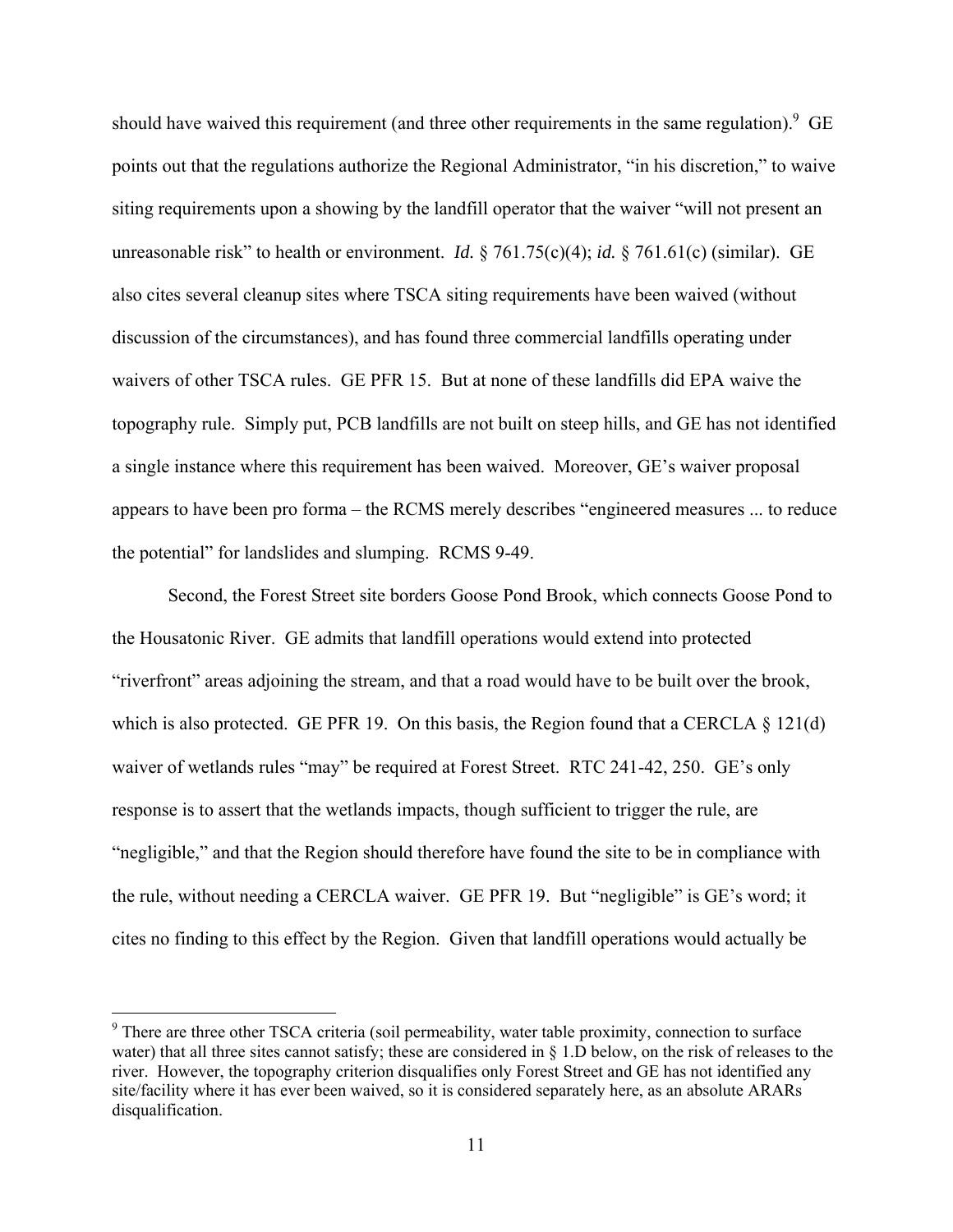conducted inside a protected zone for years, it was reasonable for the Region to find that another ARAR waiver might be required – and that such a waiver would have been impossible to grant, given the viability of off-site disposal. RTC 250. This was another significant ARAR disadvantage, in addition to the topography disqualification.

*Rising Pond.* There is also a significant question whether the third site, Rising Pond, would be in compliance with the Massachusetts Endangered Species Act, because the site includes priority habitat for the wood turtle, which is protected by the Act; the operations area of the landfill would come right up against this habitat. RTC 242, Mass. Br. 17. Amici support the Region and the Commonwealth on this issue.<sup>10</sup> In addition, the RCMS found that the site "might" not" meet state wetlands rules because of potential impacts on riverfront areas and forested wetlands. RCMS 9-50, 9-51 n.501.

## **B. Impacts on "nearby communities": Proximity to population centers, significant truck traffic.**

Another major disadvantage of "on-site" disposal is that the sites (1) are close to population centers, (2) would result in massive extra traffic on local roads, and (3) would require daily leachate runs between the sites and a separate treatment facility in Pittsfield.

As an initial matter, two of the sites are near residential town centers. The Woods Pond site is 1,300 feet from Lenox Dale, which has a high population density. Rising Pond is

 $10$  ARARs aside, the permit also requires consideration of "any impacts on  $\ldots$  environmentally sensitive areas." Permit 21, § 2.G.2.a.3.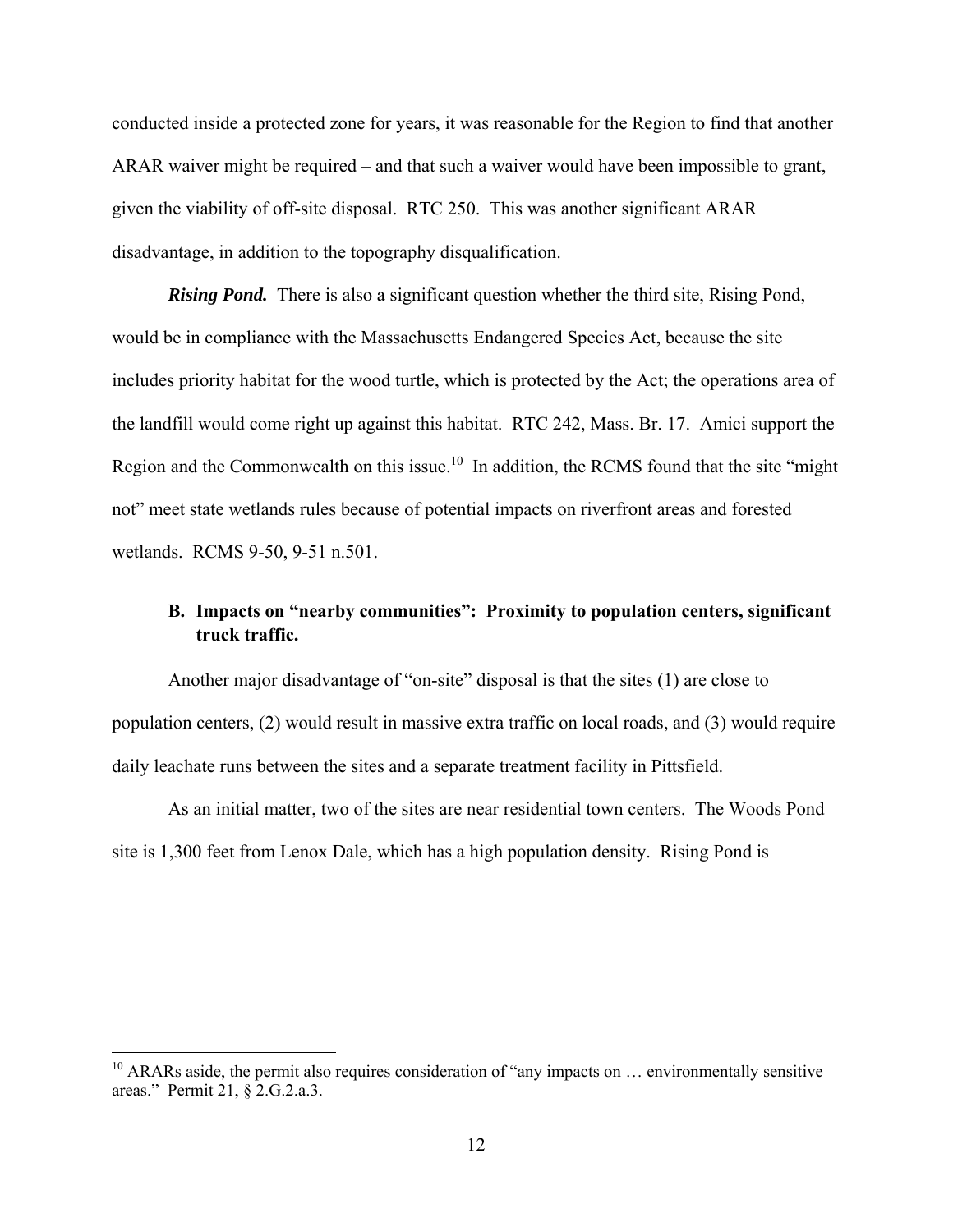immediately south of the village of Housatonic, a low-income area which has been designated by state officials as an "environmental justice" community.<sup>11</sup>

Moreover, local truck traffic is a major disadvantage at the Forest Street and Rising Pond sites, which are located far from the main dredging areas. The Region estimated that to build the facility and transport waste to the Forest Street site would result in approximately 5 million vehicle miles on local roads; for Rising Pond the total would be more than 3 million vehicle miles, and would include travel through the picturesque town of Stockbridge. By contrast, transport of waste off-site via rail would involve 861,000 miles on local roads – some four to six times less than at Forest Street and Rising Pond. RTC 255.

Additionally, the Region predicted that some 150,000 to 600,000 gallons/month of contaminated leachate would have to be trucked away from any of the three sites to a water treatment facility in Pittsfield. This is a drive of between 10 and 20 miles, resulting in multiple trips per day by large hazmat trucks on country roads for a period of up to 52 years – on top of the trips moving a million cubic yards of toxic sediment from areas upstream. RCMS 9-45, CA 64 (Exh.  $7$ ).<sup>12</sup> The leachate transport is significant, because leachate "could be released en route" by malfunctions or accidents, CA 69, and liquid spills "spread more quickly and may cause more environmental harm than spills of PCB solids," RTC 241. Depending on the site, this heavy truck traffic would go through the town centers of Lee, Lenox Dale, Stockbridge, and

 $11$  http://maps.massgis.state.ma.us/map\_ol/ej.php.

 $12$  Another option would be to build a water-treatment facility at each of the three "upland" sites. However, GE's plans for the three sites appear to assume that leachate would be trucked off.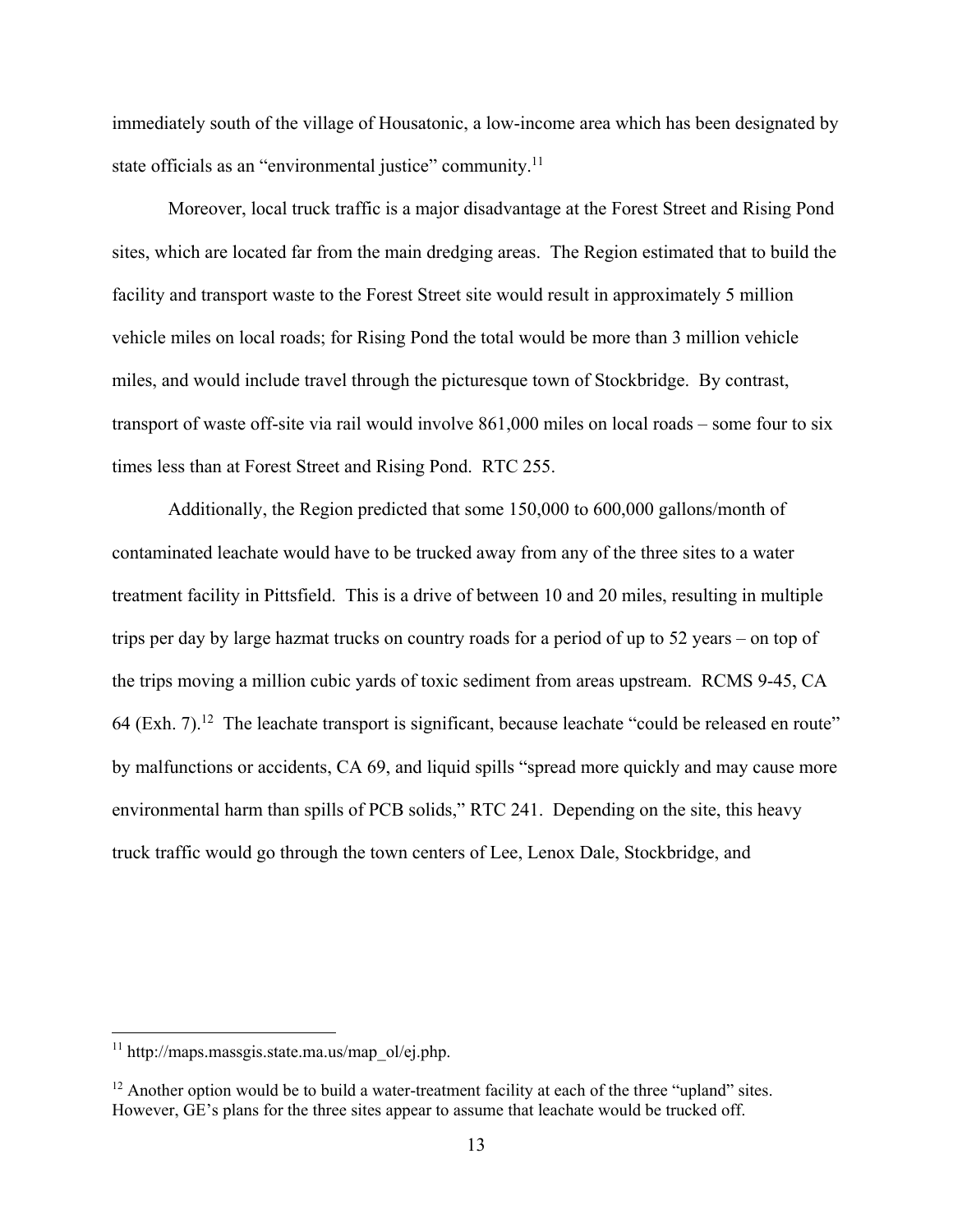Housatonic. By comparison, off-site disposal would not require daily leachate trips to a separate facility, for some 50 years.

With all of this, GE's only response has been to insist that these complaints are NIMBYism, and that off-site disposal has supposedly equivalent impacts outside the Housatonic area. GE PFR 17. But local impacts are precisely what the Permit/CD authorize the Region to consider. For example, the Permit points to evaluation of "short-term impacts," defined to include "impacts to *nearby communities* ... or the environment." Permit at 22, § 2.G.2.d (emphasis added). Massive local truck traffic is an obvious "short-term impact."

Finally, it was reasonable for the Region to find that these community impacts are simply more significant, under any measure, than any similar off-site impacts. Only on-site disposal creates a needlessly risky setup with PCB disposal in one area, and leachate hauled 10-20 miles up local roads. Only on-site disposal requires so much traffic through a bucolic tourist destination that "has already endured decades of impacts," RTC 264, including aesthetic, recreational and economic impacts – with many more impacts to come. GE has not identified any existing off-site facility anywhere – and there are only a handful of candidates – that would likely suffer even remotely similar impacts.

For these reasons, the Region acted reasonably in finding that local truck traffic weighed significantly against on-site disposal, especially at Forest Street and Rising Pond.

## **C. Impacts to environment: "Prime" New England forest destroyed, plus wetlands and species impacts.**

Another significant disadvantage of "on-site" disposal is that a PCB landfill would create an area of contamination where there is none, and result in the permanent loss of forest. Woods Pond is partially forested; Forest Street and Rising Pond are entirely forested. As the Region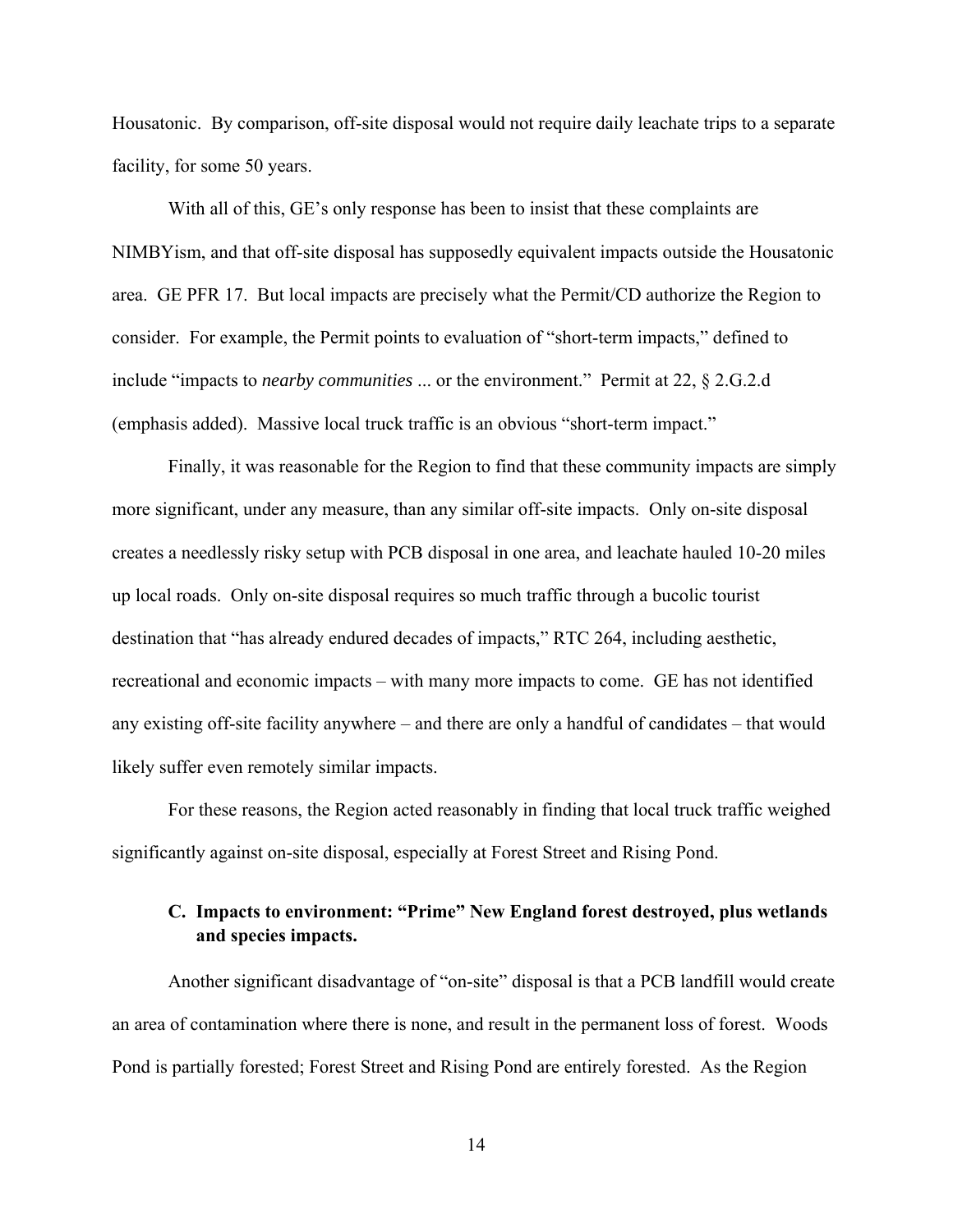noted with significant understatement, Forest Street and Rising Pond "contain prime forest land as designated by the State. … [T]he habitat value at these two locations, which are otherwise unimpacted by the site contamination, would be significantly decreased." RTC 241. These two sites also have wetland and species impacts described above.

These impacts go to at least three permit criteria: environmental protectiveness, "the impacts of ... disposal facilities ... on the environment," and "impacts to nearby communities ... or the environment." Permit § II.G.1.a, 1.d, & 2. And they also go to the "suitability" inquiry, described above. No such impacts would occur at an existing off-site disposal facility.

GE's only response is a footnote: it asserts that Woods Pond has a sand/gravel pit, and that the other sites have no "sensitive" habitats. But Woods Pond is disqualified for other reasons (*e.g.*, ARARs), and the assertion about the other two sites is contradicted by the Region's findings about wetlands, protected species, and "prime" forest habitat at Forest Street and Rising Pond. GE PFR 17 n.11. These findings were not clearly erroneous.

The Region acted reasonably in requiring use of an existing facility rather than siting a PCB landfill in the middle of a New England forest, the greenest of "greenfields."

## **D. The risk of a release in the Housatonic watershed is higher with onsite disposal – and would be a calamity.**

Yet another major disadvantage of "on-site" disposal is that there is a greater risk of recontamination within the Housatonic watershed. Specifically, all three sites would put PCB landfills in areas with a hydrological connection to surface water (*i.e.*, the river), which is prohibited by TSCA. 40 C.F.R. § 761.75(b)(3). This is a particular problem at the Woods Pond and Rising Pond sites, which are closer to the river. Worse, all three sites fail to comply with other TSCA requirements, including limits on proximity to the water table and soil permeability,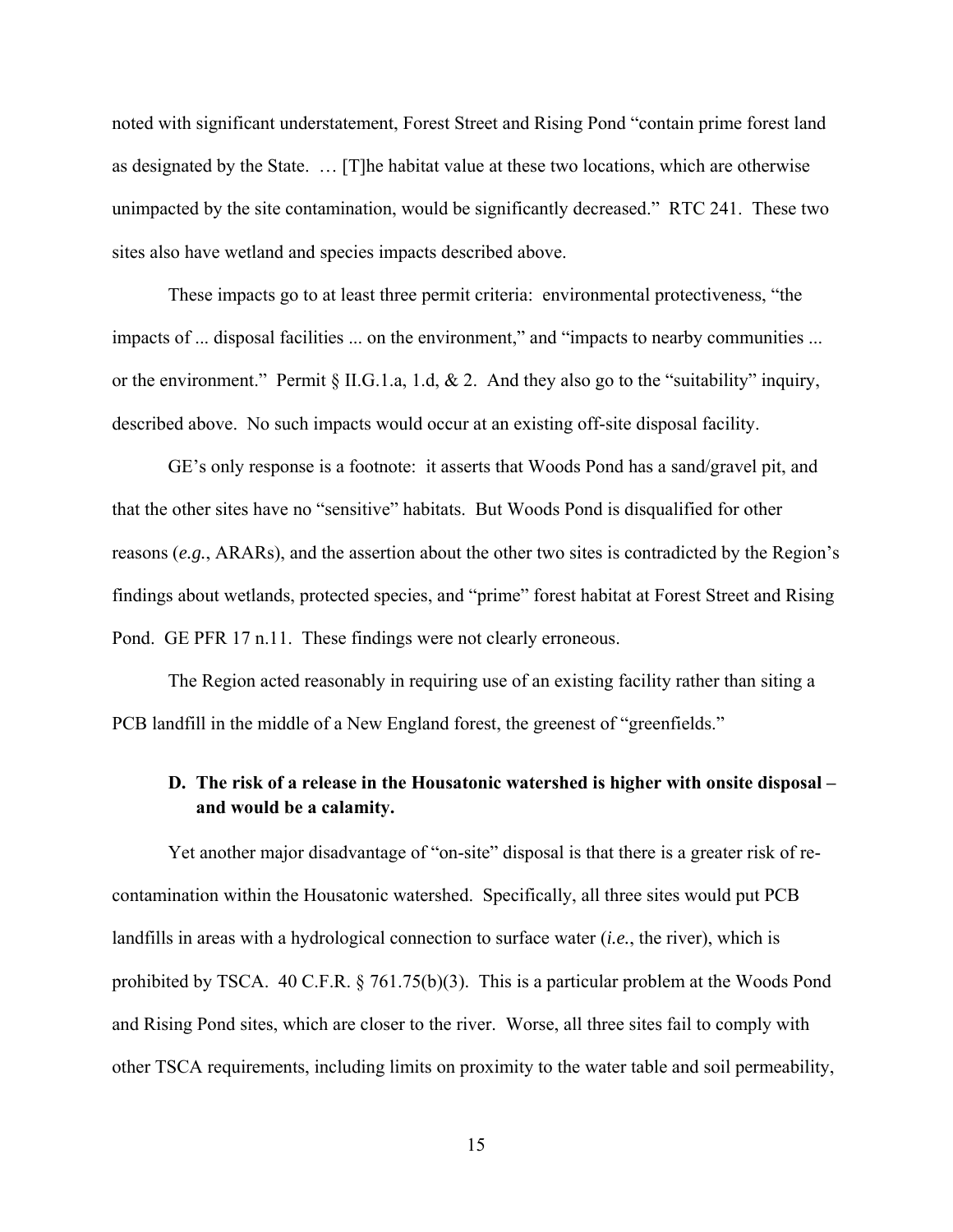a problem exacerbated in this case by the underlying soluble karst geology.13 *Id.* § 761.75(b)(2). The Region found that these defects created a higher risk that a release would reach the Housatonic River, and that this problem was especially significant in light of the amount of waste and the length of operation. RTC 239.

Here again we come to the TSCA waiver. GE argues (1) the Region should have waived these TSCA requirements, as has been done (supposedly) at three commercial facilities, (2) the Region erred in treating a spill in the Housatonic watershed as worse than a spill elsewhere, and (3) a spill is unlikely to occur. GE PFR 15-16. But GE misses the point: whether or not the Region could have granted GE a waiver, it is simply undeniable that (a) spills *do* happen under EPA oversight, which is why RCRA and TSCA enforcement programs exist, (b) a release at an "on-site" facility connected to a river is much likelier to reach a surface water body than at a commercial facility, and (c) a release into the Housatonic River, in particular, raises special concerns, given the value the river has, the immense difficulty involved in cleaning it up, and the decades of remediation impacts the area is already facing. The Region endorsed the Commonwealth's statement of the obvious: "on-site" disposal would "have extremely negative impacts to the communities surrounding the facility including economic, aesthetic, recreational, and potential health impacts should the facility fail." RTC 265. All these factors are relevant under the permit – for example, under the criteria related to protectiveness, source control, suitability, and impacts to "nearby communities."

The TSCA waivers that EPA has granted to three commercial facilities do not belie these basic points. All three involved a waiver of the rule requiring a 50-foot buffer between the landfill bottom and the water table – by far the TSCA criterion that is most frequently waived.<sup>14</sup>

<sup>&</sup>lt;sup>13</sup> Karst geology: https://pubs.usgs.gov/of/2014/1156/pdf/of2014-1156.pdf.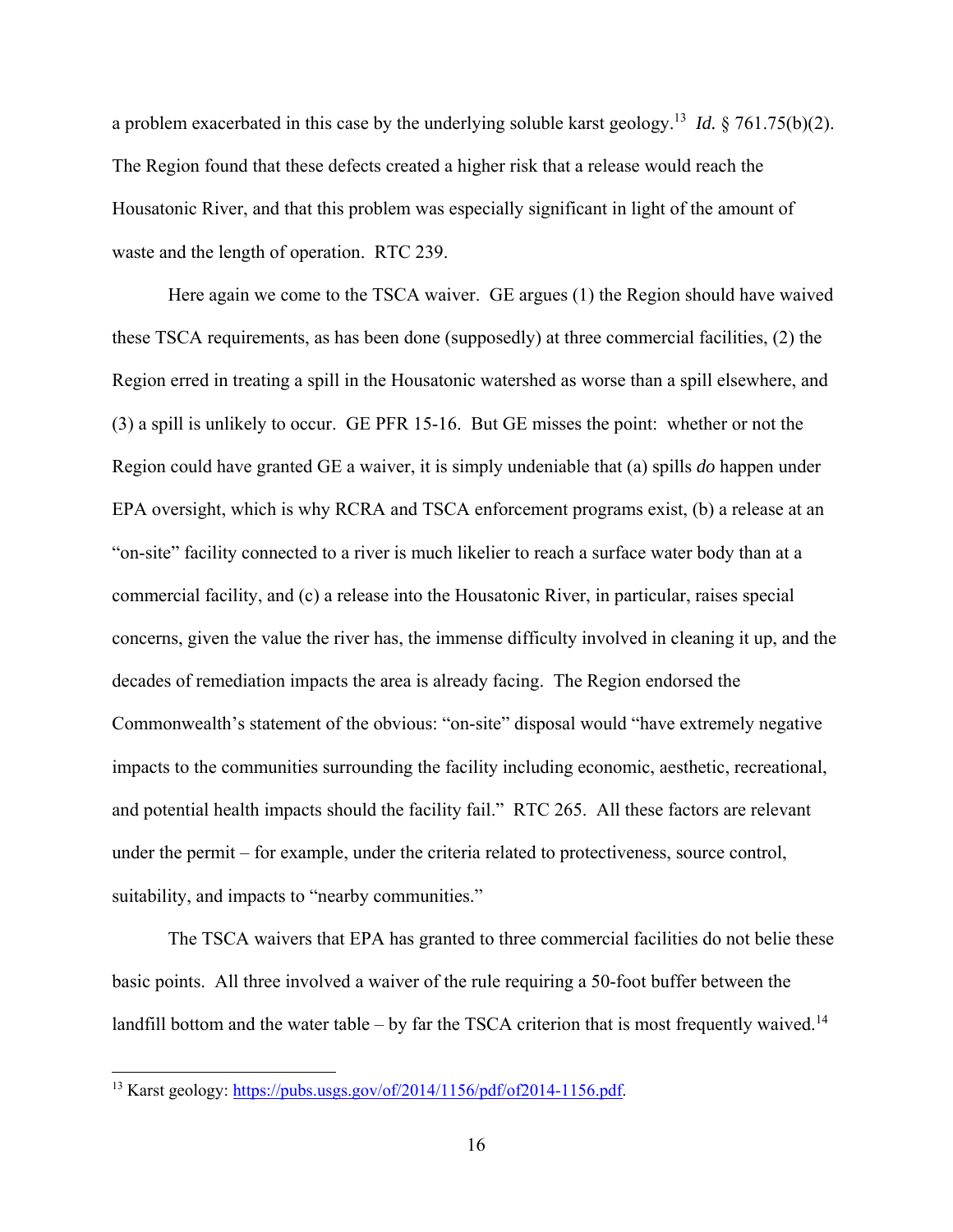GE Att. 13. None of the commercial-facility waivers cited by GE involved other TSCA sitecharacteristic waivers (namely a waiver of the prohibition on a connection to surface waters), and none involved waivers of multiple site-characteristic requirements, as here. Thus GE is posing the wrong question: it is not whether GE could have been granted a TSCA waiver, but whether an onsite facility is *as* protective and suitable as a commercial facility in a location that undeniably meets more of the TSCA siting rules, and that is not near a river with high recreational/aesthetic values.<sup>15</sup> The Region found that the answer to this question was no – a reasonable determination, and not "clearly erroneous."

## **E. All three areas are zoned residential and/or conservation, which is relevant to the "zoning" and "suitability" analyses.**

In addition to the ARARs violations, another disadvantage is that all three "upland" sites include areas zoned for residential and/or conservation purposes. RTC 261. In fact, all three have homes nearby, and all are located near beautiful conservation/recreation areas, as noted above.

The Region properly took these surroundings into account. Specifically, the Region found that on-site disposal was not preferable in light of the "implementability" criterion, which

 $14$  As EPA once pointed out in an unsuccessful proposal to eliminate the buffer requirement: "in many areas east of the Mississippi River .... EPA Regional Administrators have had to ... waive this [50-foot buffer] criterion." 44 Fed. Reg. 31567, 31568 (May 31, 1979).

<sup>&</sup>lt;sup>15</sup> GE similarly asks the wrong question in focusing on other cleanup sites with TSCA waivers. GE PFR 16. GE simply ignores the many sites where EPA selected off-site disposal. RTC 240. Moreover, GE does not establish that other sites are comparable to this site – whether they involved the storage of so much waste, or whether they affected a resource as significant as the Housatonic River. The best comparable for GE might appear to be dumps from earlier Housatonic cleanups, *e.g.*, near Allendale School. Yet this comparison crumbles under scrutiny: these dumps involved smaller volumes, RTC 240- 41, and (far from being selected using the Permit criteria) were part of GE's agreement under the CD, which explicitly provided that "no aspect of this settlement should be considered precedent." CD ¶ 201. Ultimately, this *sui generis* Permit required the Region to compare on-site to off-site disposal, not to what EPA has done in the past, under different circumstances and using different criteria.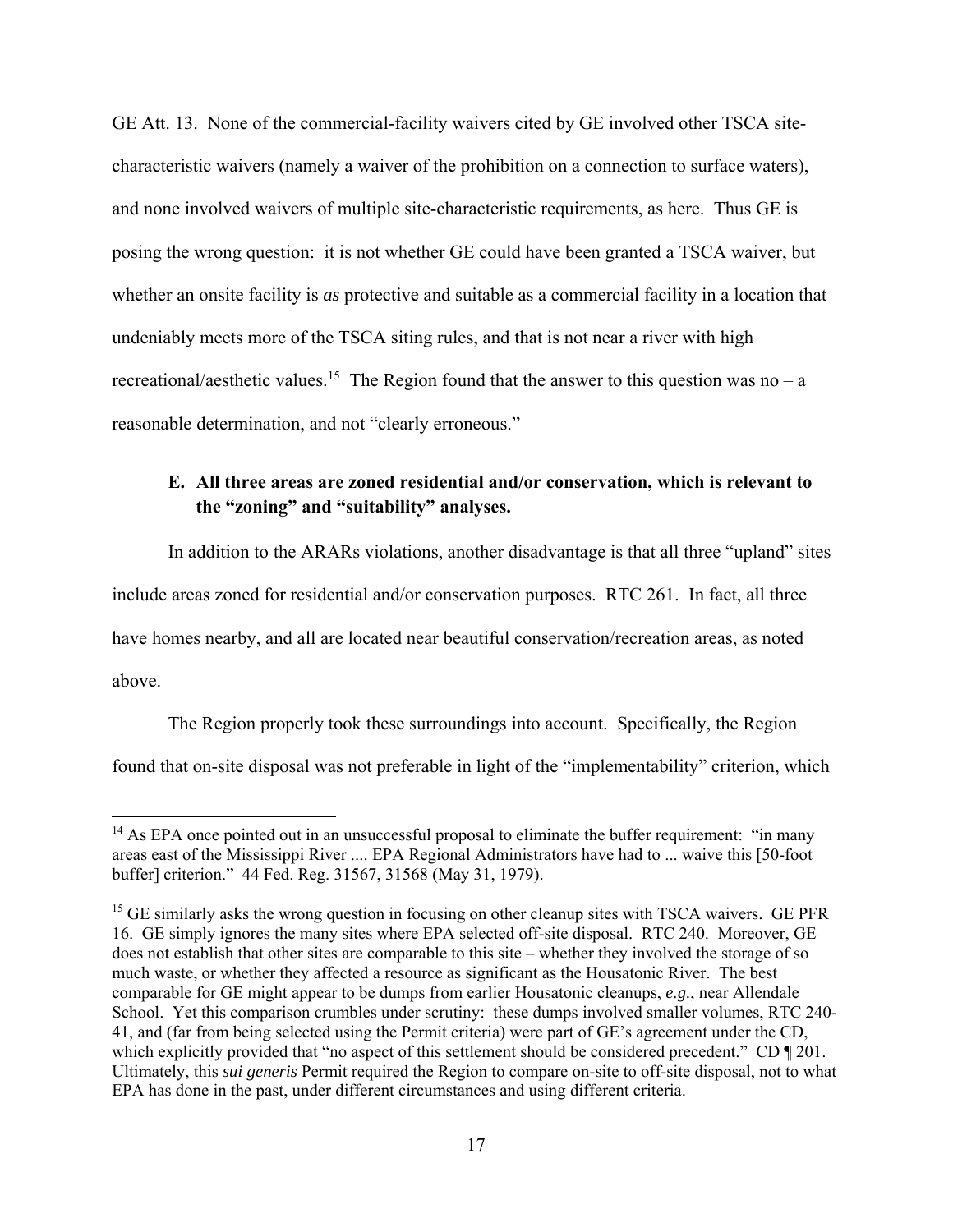requires the Region to consider "zoning restrictions" and the existence of "suitable" on-site disposal facilities. RTC 260-62. GE's only response is to rely on CERCLA  $\S$  121(e)(1), which authorizes the Region to implement the remedy without complying with the zoning requirements that would otherwise apply to "on-site" actions. Therefore, says GE, when the remedy selection criteria require consideration of "zoning restrictions," this must really mean only "*off-site* zoning restrictions." GE PFR 22.

But GE's attempt to add the word "off-site" to the permit language would change the clear meaning of the Permit, which has no such limitation. As GE acknowledges, reading an "unstated term" into a contract is highly disfavored.16 Moreover, the omission is unlikely to have been inadvertent: the NCP has analogous language requiring EPA to consider the need for "site approvals," but the NCP states that this consideration applies only to "off-site" actions  $- a$ qualification dropped from the permit.<sup>17</sup> GE argues that other departures from the NCP should be understood as deliberate, "site-specific choices"; just so here. GE PFR 10. GE is also wrong to imply that there is a conflict between the language as written and CERCLA permit preemption: just because the Region and GE agreed that the Region can override zoning laws in *implementing* the remedy does not mean zoning must be irrelevant to *selecting* a remedy; "can" is not "should." This is particularly so where the zoning regulation shows that the areas

<sup>&</sup>lt;sup>16</sup> GE PFR 24 (unstated terms added only where "absolutely necessary" to effectuate intent).

<sup>&</sup>lt;sup>17</sup> 40 C.F.R. § 300.430(e)(9)(F)(2) (EPA must consider "[a]dministrative feasibility, including ... the ability and time required to obtain any necessary approvals and permits from other agencies (*for off-site actions*)") (emphasis added).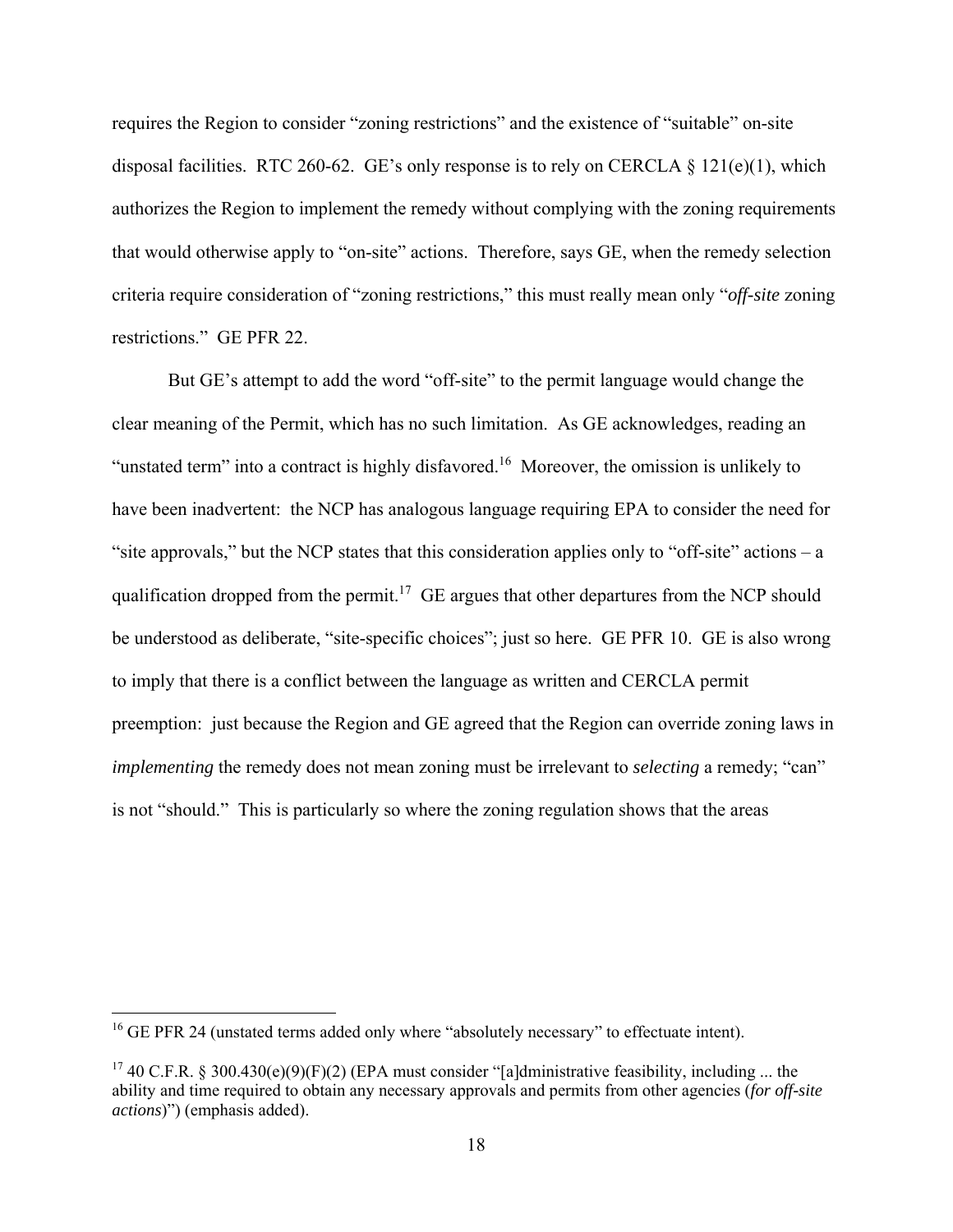surrounding these sites (particularly Forest Street and Rising Pond) are about as far from a typical industrial landfill site as can possibly be imagined.

Zoning is also relevant to the permit criterion that directs consideration of whether there are any "suitable" on-site disposal areas. Permit § 2.G.2.e.7. A similar part of the NCP requires EPA to evaluate whether there are "adequate" off-site disposal services, 40 C.F.R. §  $300.430(e)(9)(F)(3)$ , but this was replaced with "suitable," a higher standard – and another "sitespecific choice." "Suitable" is defined by merriam-webster.com as "adapted to a use or purpose." It was reasonable for the Region to conclude that areas zoned for residences and conservation are not "adapted" to the "use or purpose" of PCB disposal.

In sum, the Region was authorized to take zoning and surrounding uses into account, and thus to find that the "zoning" and "suitability" evaluations favored off-site disposal. PCB landfills do not belong in conservation and residential areas.

### **F. It was appropriate for the Region to consider state and local opposition.**

The final disadvantage is that residents and almost every relevant state and local official are adamantly opposed to "on-site" disposal, because of its devastating impacts on Berkshire County. GE admits this opposition exists, but argues that the Region should have ignored it, because the permit does not mention the state and community acceptance criteria that are in the NCP. GE is wrong.

First, the permit explicitly authorizes the Region to consider "coordination with other agencies" and "regulatory and zoning restrictions" in selecting the remedy. Permit  $\S$  II.G.2.e(3), (6). GE argues that, despite this language, state and local officials matter only when it comes to "off-site" actions, because the CD purports to exempt GE from obtaining state and local permits. But as noted above, these parts of the permit differ from the NCP in that they do *not* limit the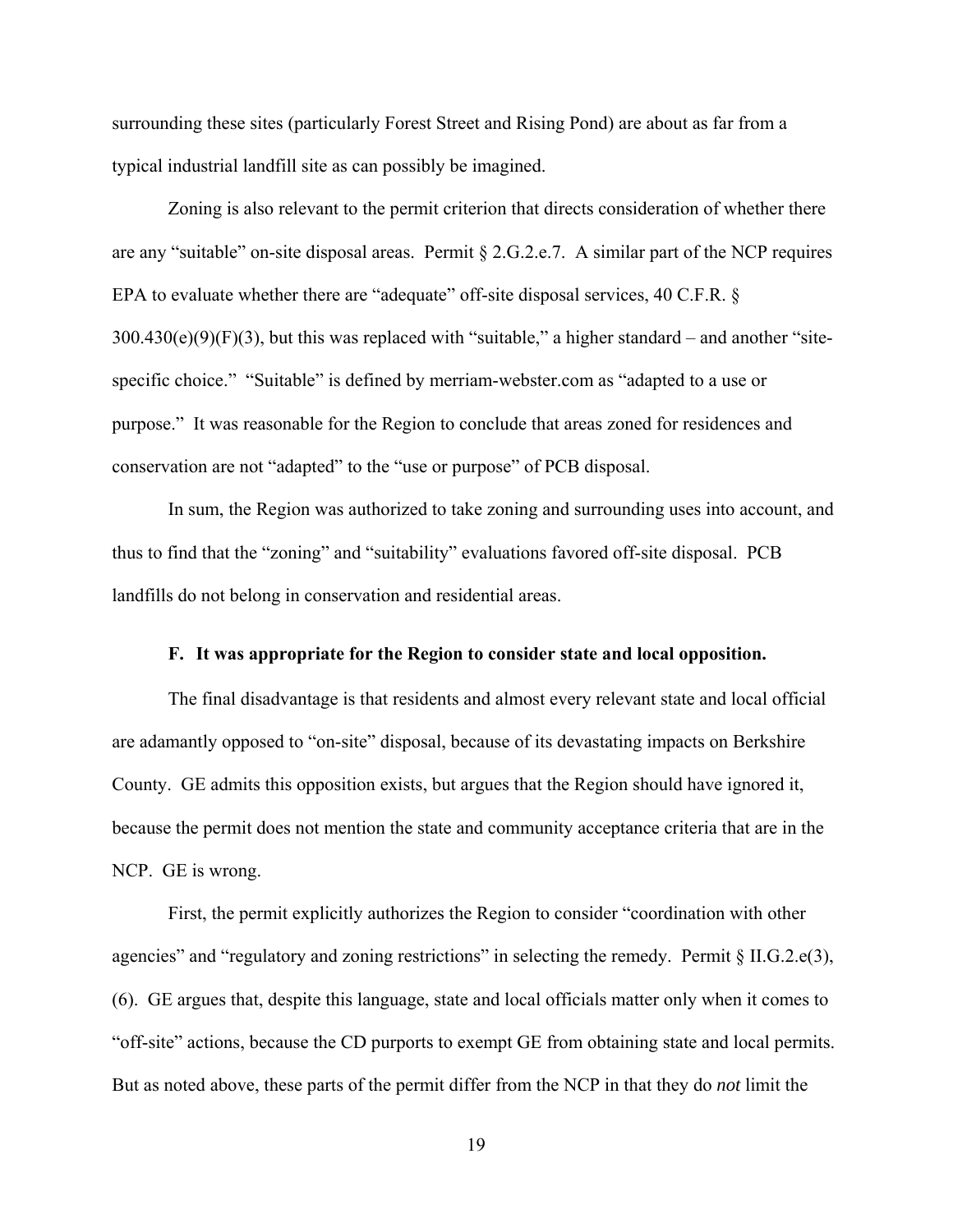Region's evaluation to "off-site" situations – an intentional departure. Moreover, the Region's authority to override permit requirements during remedy implementation does not preclude consideration of state and local views during remedy selection.

Second, it is undeniable that litigation risk/delay makes a remedial alternative less "implementable" under the permit. EPA properly found that on-site disposal "would have significant issues with the ACEC regulations, the Massachusetts Hazardous Waste Facility Site Safety Council Regulations, and the site suitability criteria . . . . [and] may be limited by opposition from state and local officials and regulatory issues." SB 38. GE responds by contending that the delay potential was the same no matter what the Region did: although state/community officials would have appealed any "on-site" disposal remedy, GE notes that there was always going to be an equally determined appeal by GE of off-site disposal as well. But GE fails to appreciate that not all appeals are equal. The risk of a *successful* appeal would have been much higher with on-site disposal, and a successful appeal means more delay – *i.e.*, a remand and possibly another around of appeals. More parties (including the Commonwealth) are opposed to on-site disposal, and they have stronger arguments than GE has here; states/communities that have "lost" at the remedy selection stage have, as the Region notes, a proven track record forcing EPA to change course. RTC 266.

Specifically, "on-site" disposal opponents would have strong arguments about ARARs, and equally strong arguments that these three sites are not actually "on-site" for purposes of the permit preemption provision – particularly where the "site" has been stretched to include 125 miles of river and uncontaminated areas around it. Forest Street and Rising Pond are miles from the main dredging area, and all three sites are uncontaminated and not "necessary" to implement the cleanup, given the viability of off-site disposal. *See* 40 C.F.R. § 300.400(e)(1) (on-site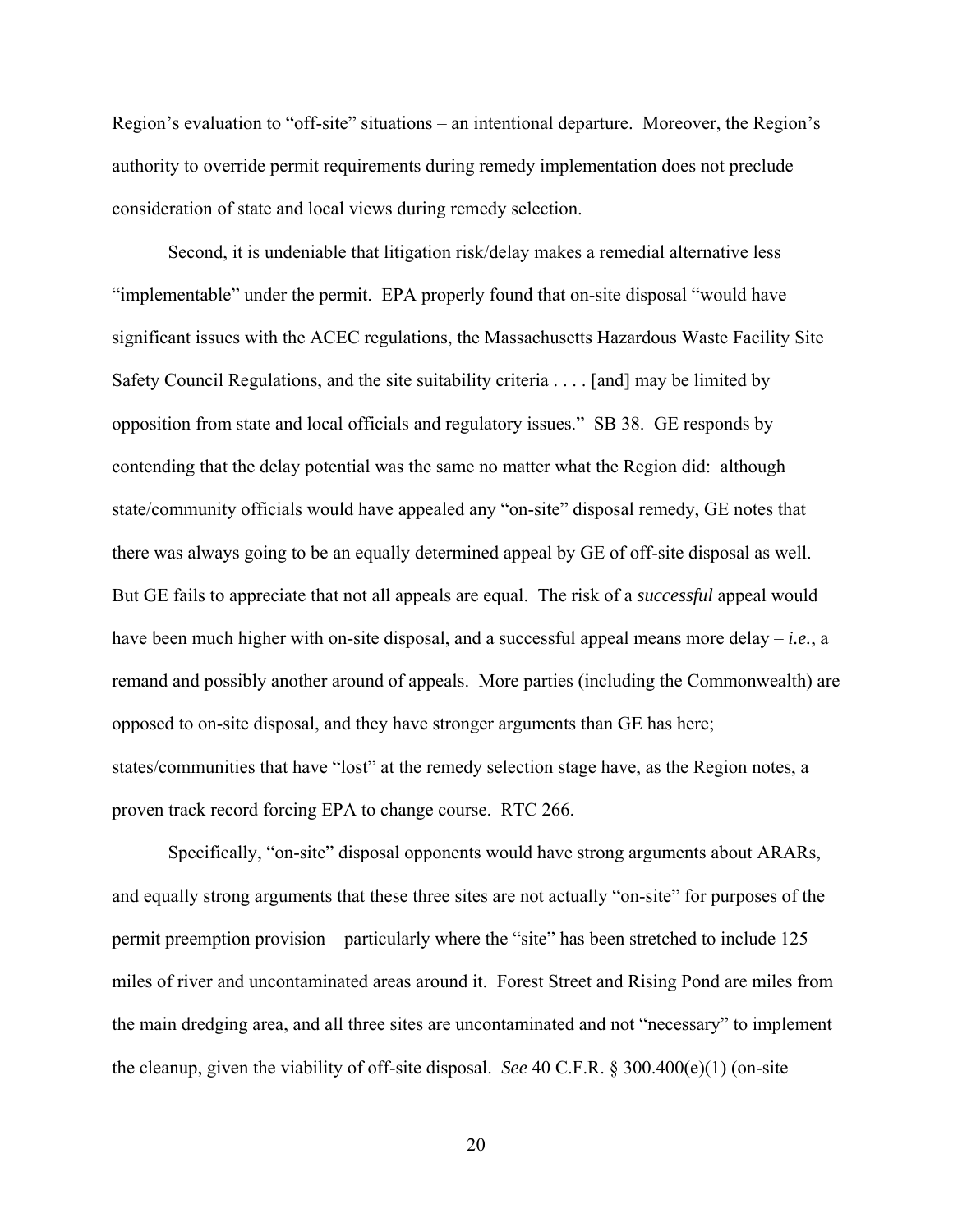means "areas in very close proximity to the contamination" and "necessary" to implement responses); *Lyondell Chem. v. Occidental Chem. Corp.*, 608 F.3d 284, 304 (5th Cir. 2010) (area <sup>1/4</sup> mile from site did not meet this standard). Notably, the Commonwealth "does not concede" that these sites are on-site. Mass. Br. 26. There is also the question posed by the Municipal Committee's PFR, which is whether CERCLA permit preemption can be used to implement a remedy selected under RCRA.

These legal questions would be framed in the most sympathetic possible circumstances: far from being a situation where CERCLA has been used to bypass local laws that have arbitrarily blocked an otherwise logical cleanup, GE wants to put a PCB landfill where it would otherwise *never* be considered, overriding many basic environmental precepts and the state and federal laws that embody these precepts. In short, the Region was not clearly erroneous in finding that on-site disposal creates greater litigation risks/delay than off-site disposal.

Third, there is the criterion authorizing the Region to consider the "suitability" of on-site disposal facilities – *i.e.*, whether these sites are "adapted to the use or purpose" of being a permanent PCB disposal site. This permit-specific language is open-ended enough to authorize the Region to consider state/local views about how these areas should be used.

Finally, the permit does not require the Region to rely solely on the permit criteria in selecting a remedy. Instead, it requires GE to write a CMS that considers these criteria, and then authorizes the Region to select a remedy based on that CMS and "any other relevant information" in the administrative record. Permit § II.J. Put differently, had GE wanted to force the Region to limit itself exclusively to the nine criteria, it should have insisted on a clear statement in the Permit. Instead, GE now seeks to obtain from the Board what it could not get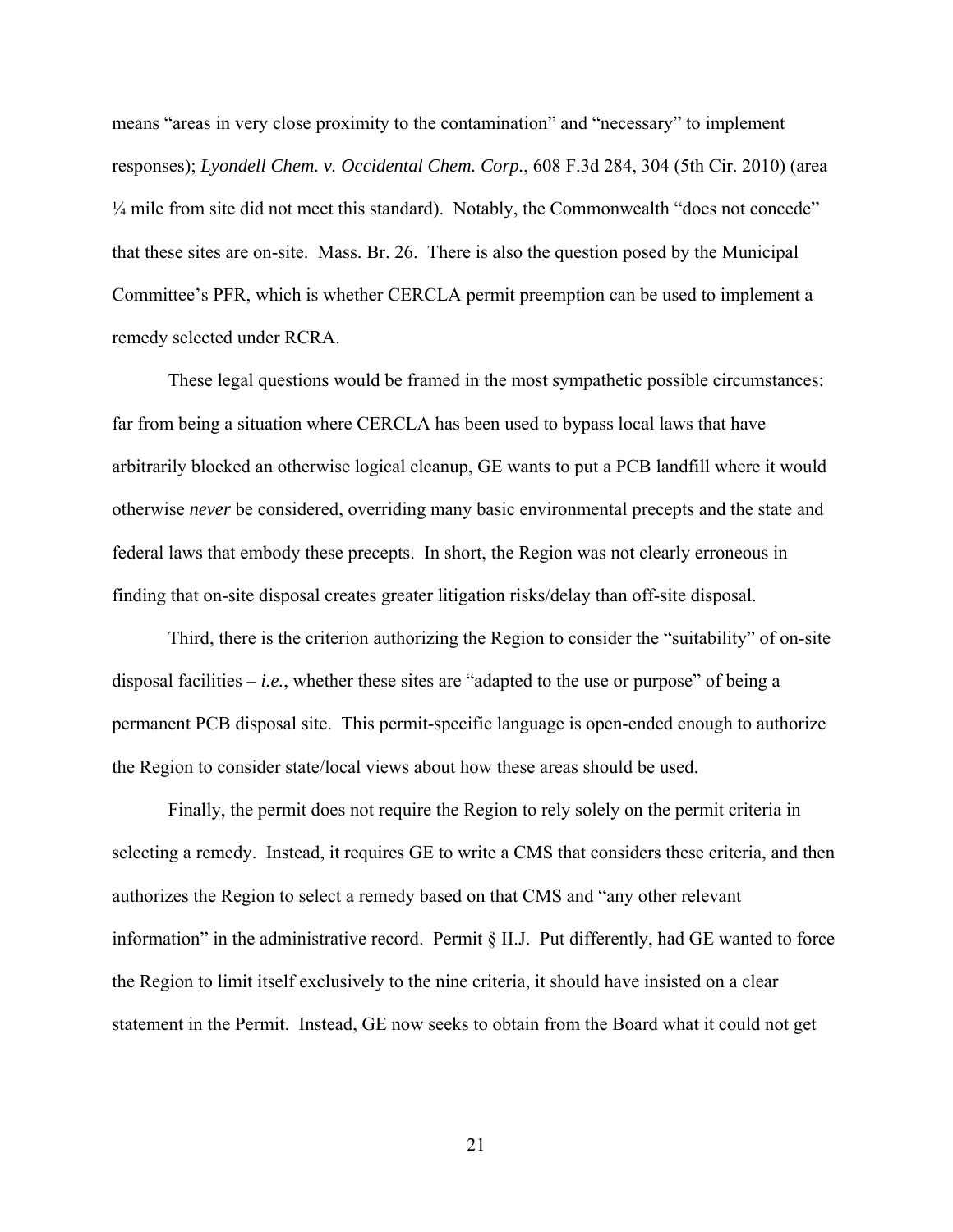from the Region when it negotiated the CD, *i.e.*, an ironclad limitation on the Region's remedyselection discretion.<sup>18</sup>

In sum, if GE was trying when it negotiated the CD to limit the Region's remedyselection discretion, it missed its mark. GE accepted permit language that authorized the Region to consider "coordination with other agencies" and "regulatory and zoning restrictions," while simultaneously deleting references about how these analyses applied only to "off-site" approvals. It allowed the Region to consider whether on-site disposal areas were not merely "adequate," but "suitable." And while GE required itself to use the permit criteria in writing the CMS, it did not require that the Region limit itself to these criteria when it came to selecting the remedy. GE also accepted language under which delay and litigation risk are indisputably relevant, knowing that an army of officials, NGOs and ordinary citizens can and would mount powerful challenges to on-site disposal. The Region had discretion to consider state/community views.

## **II. The Region reasonably determined that the \$150MM cost differential did not outweigh these disadvantages.**

The cost difference between "on-site" and off-site disposal is \$150MM. SB 39. This is essentially the *only* factor favoring on-site disposal, compared to the serious disadvantages described above. But the Region had no discretion to consider the Woods Pond and Forest Street sites, because of ARARs disqualifications (*e.g.*, ACEC, topography); the only remaining site had many compelling disadvantages, including a strong possibility of being disqualified for ARARs reasons as well (species, wetlands).

 $18$  GE cites several occasions where the Region said it used the Permit criteria to select the remedy, which GE argues is an admission that these criteria are the *only* ones the Region was authorized to apply. GE PFR 11. But these statements do not say that the Region was *limited* to the criteria. Moreover, the Region explicitly stated that it could consider factors not specifically enumerated. RTC 260.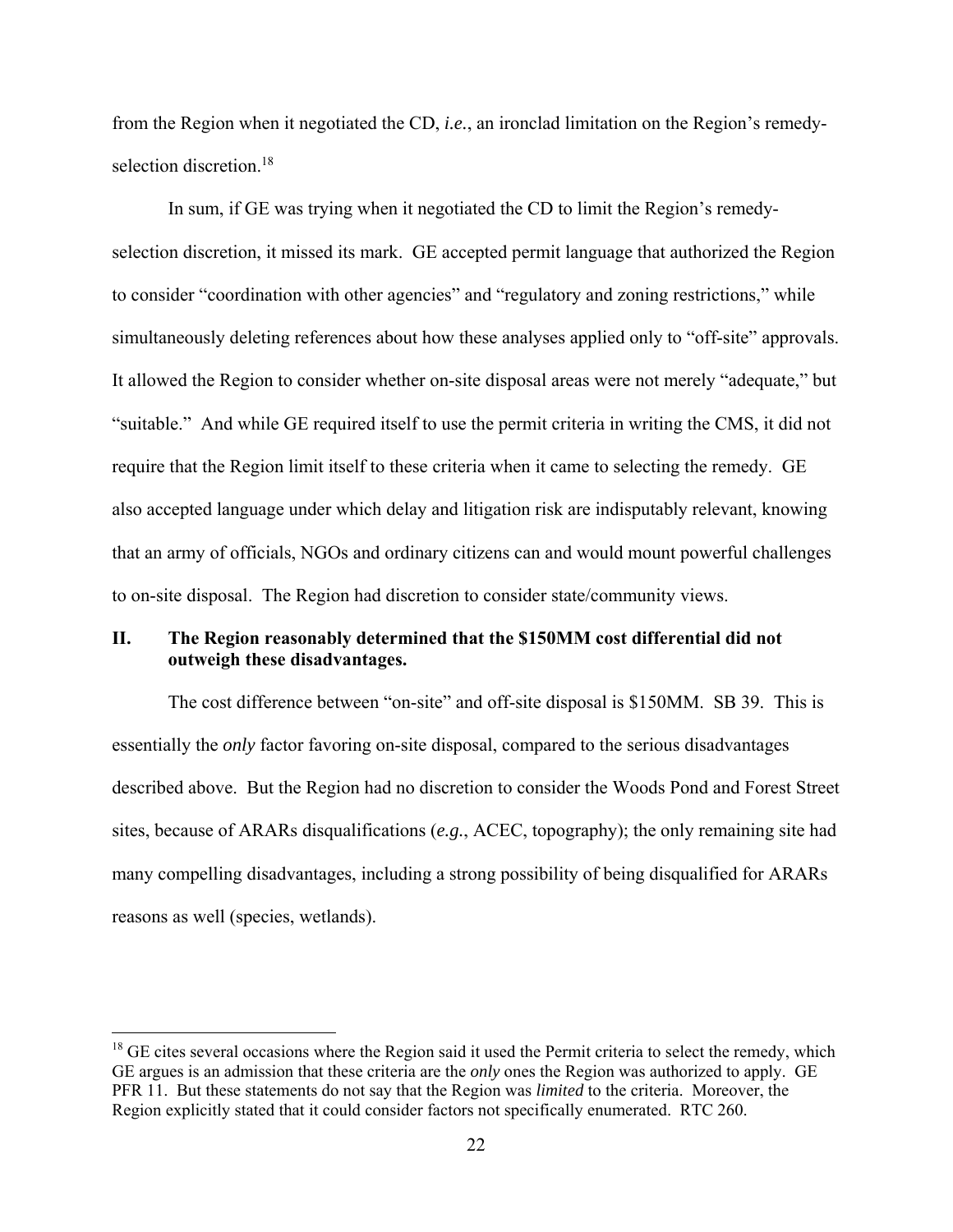| <b>Site</b>             | <b>ARARs</b><br>compliance?                                                                                                            | "Short-term"<br><b>Compatible with</b><br>zoning &<br>impacts<br>surroundings?<br>(trucks on<br>river?<br>local roads)?      |                                                  | <b>Risk of</b><br>release to | <b>State and</b><br>local<br>opposition? |
|-------------------------|----------------------------------------------------------------------------------------------------------------------------------------|------------------------------------------------------------------------------------------------------------------------------|--------------------------------------------------|------------------------------|------------------------------------------|
| <b>Woods</b><br>Pond    | No $(ACEC +$<br>Moderate<br>$No + some$<br>destruction of<br>drinking water +<br>(leachate<br>aquifer)<br>"prime" forest<br>transport) |                                                                                                                              | High<br>(TSCA<br>criteria)                       | High                         |                                          |
| Forest<br><b>Street</b> | No (topography,<br>wetlands)                                                                                                           | $No + major$<br>High (leachate,<br>destruction of<br>hazardous waste<br>"prime" forest $+$<br>transport)<br>wetlands impacts |                                                  | High<br>(TSCA<br>criteria)   | High                                     |
| <b>Rising</b><br>Pond   | Potentially no<br>$No + major$<br>destruction of<br>(species,<br>wetlands)<br>"prime" forest $+$<br>possible species<br>impacts        |                                                                                                                              | High (leachate,<br>hazardous waste<br>transport) | High<br>(TSCA<br>criteria)   | High                                     |

|  | Fig. 1 -- Disadvantages of "On-Site" Disposal |  |  |
|--|-----------------------------------------------|--|--|
|  |                                               |  |  |

Weighing these disadvantages against dollars and cents is impossible to do with mathematical exactness, but it was the Region's job to do it. The Region did not abuse its considerable discretion.

Finally, GE argues that cost is "'centrally relevant,'" but its authorities are thin. GE's quotation comes from dicta in a decision on an air rulemaking. GE PFR 12. The permit criteria – which GE insists are the exclusive authority on this remedy selection, *id.* at 10 – say nothing of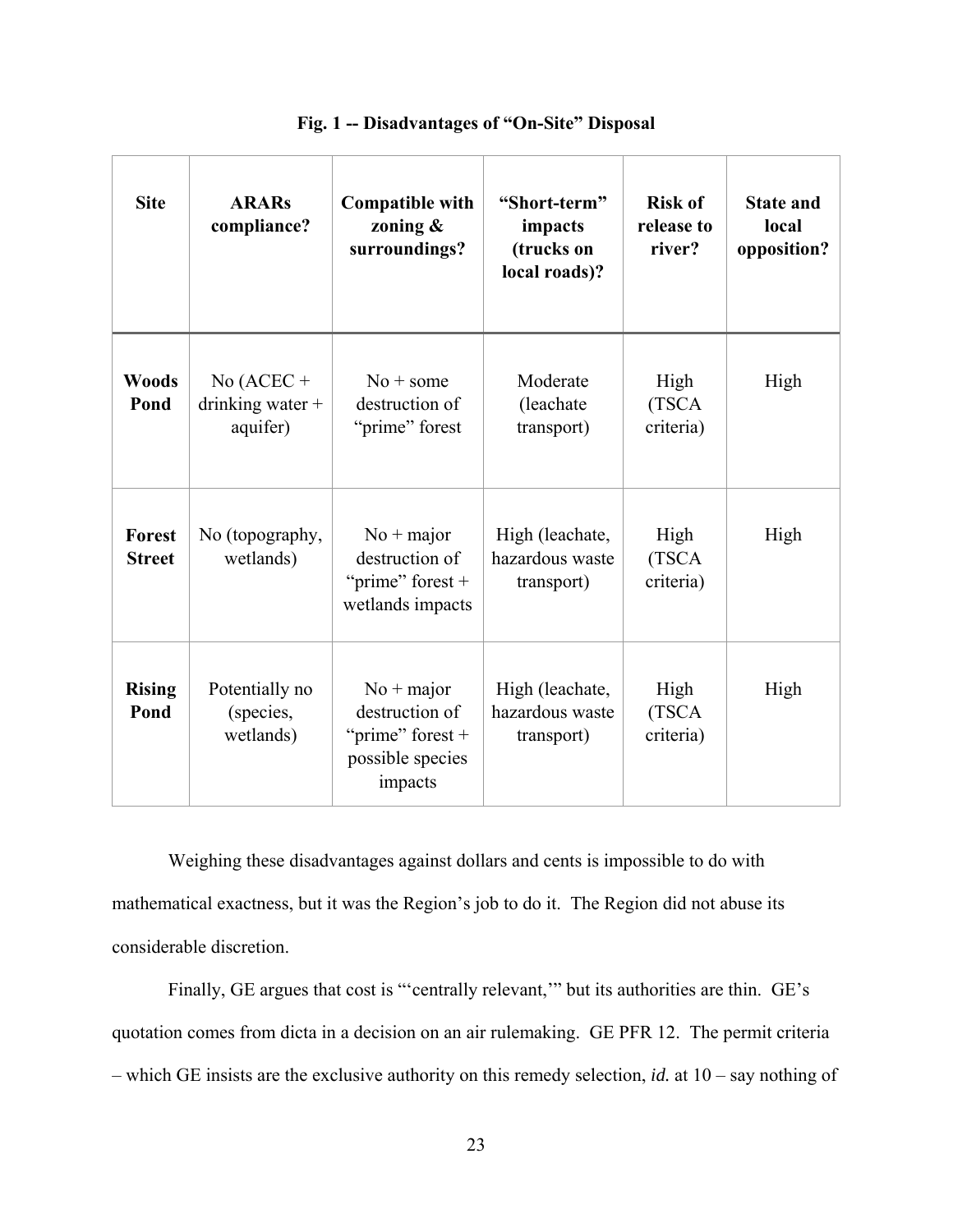the kind; instead the permit simply lists cost as the last criterion of all. GE also cites RCRA guidance that cost is "'an important consideration'" – but only if multiple remedies "otherwise satisfy the selection criteria" – not the case here. *Id.* at 12.

The Region's decision was "reasonable" and "cogently explained and supported"; it should be upheld.

### **CONCLUSION**

The Region's off-site disposal decision should be sustained.

March 27, 2017 Respectfully submitted,

Housatonic Rest of River Municipal Committee

 /s/ Matthew F. Pawa Matthew F. Pawa Benjamin A. Krass Pawa Law Group, P.C. 1280 Centre Street Newton, MA 02459 617 641-9550; 617 641-9551 (fax) mp@pawalaw.com bkrass@pawalaw.com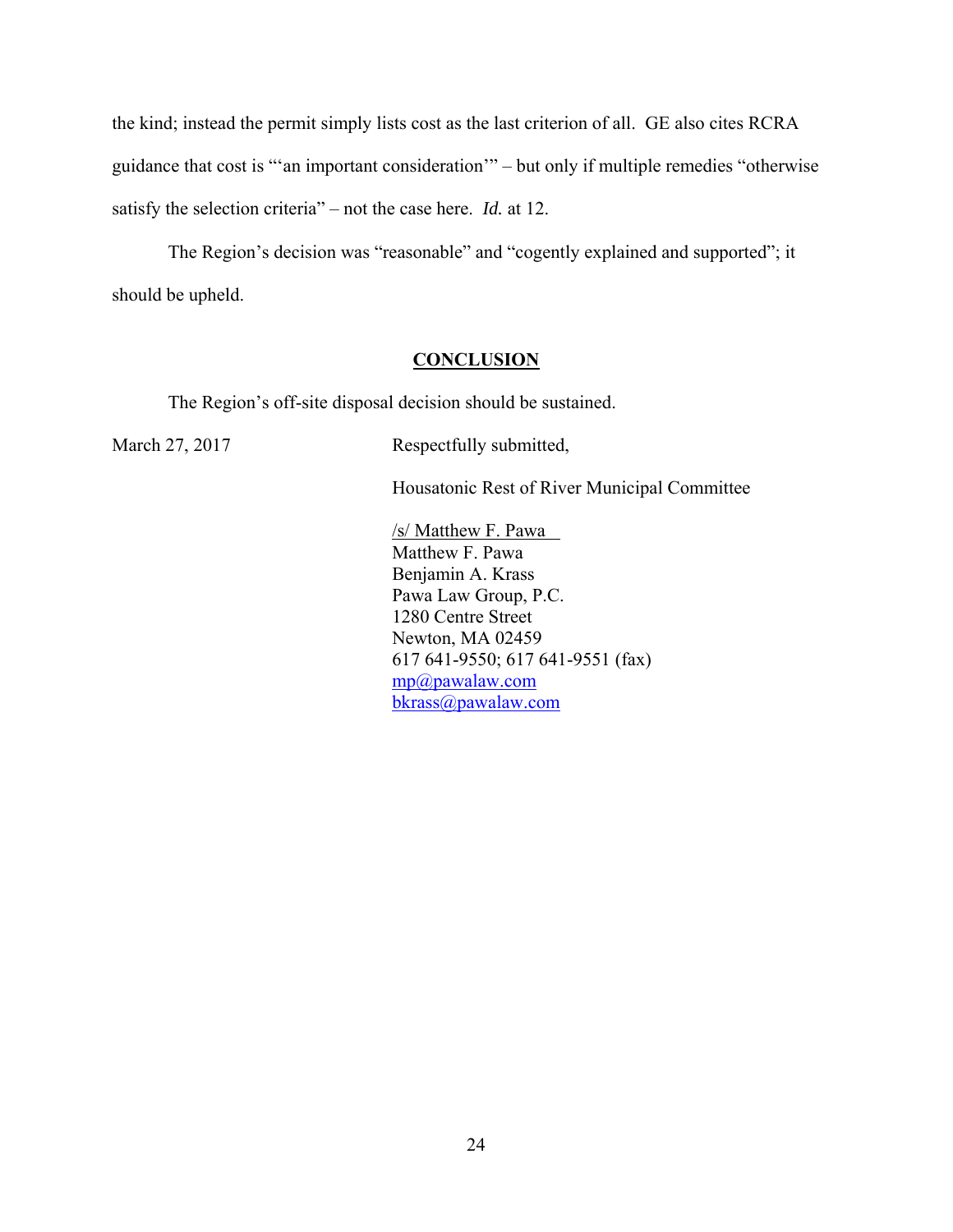## STATEMENT OF COMPLIANCE WITH WORD LIMITATION

Pursuant to 40 C.F.R. § 124.19(d)(iv), this amicus brief complies with the word limit set by the Board. According to the word count function in Microsoft Word, this brief contains 7,000 words or fewer.

/s/ Benjamin A. Krass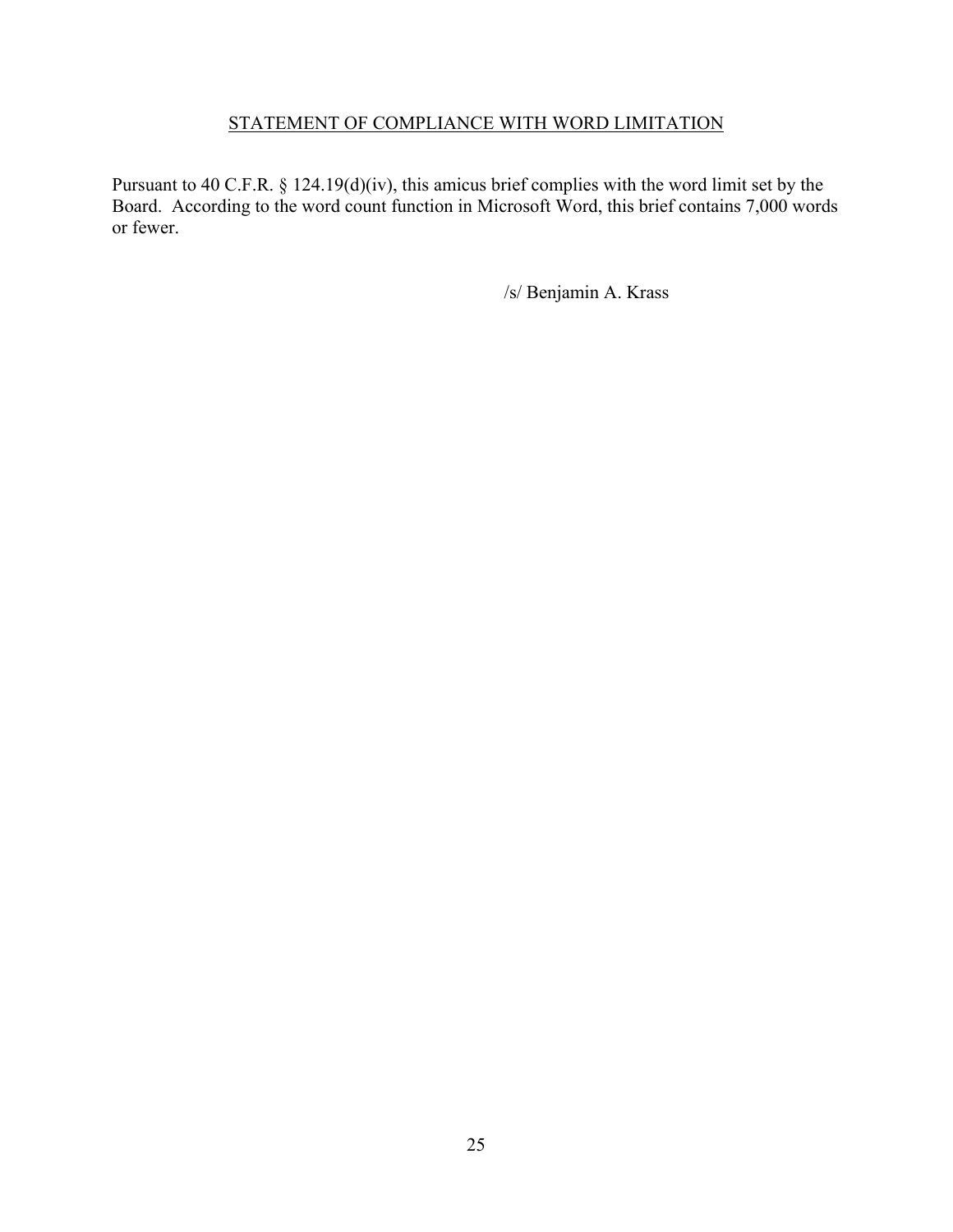### CERTIFICATE OF SERVICE

I certify that on March 27, 2017 I have sent a copy of this Amicus Brief in Support of Off-site Disposal, together with all attachments, to the counsel listed below.

/s/ Benjamin A. Krass

For EPA Region 1: Timothy Conway Senior Enforcement Counsel U.S. EPA Region 1 5 Post Office Square, Suite 100 Boston, MA 02109-3912 conway.tim@epa.gov

**By email** 

For Housatonic River Initiative: Timothy Gray P O Box 321 Lenoxdale, MA 01242-0321 **By first-class mail** 

For City of Pittsfield Richard M. Dohoney Donovan O'Connor & Dodig, LLP 1330 Mass MoCA Way North Adams, MA 01247 **By first-class mail** 

For Permittee GE: Jeffrey R. Porter Mintz, Levin One Financial Center Boston, MA 02111 JRPorter@mintz.com **By email** 

C. Jeffrey Cook 9 Palomino Drive Pittsfield, MA 01201 JCook@cohenkinne.com **By email** 

For Commonwealth of Massachusetts: Jeff Mickelson Mass DEP One Winter Street Boston, MA 02108 jeffrey.mickelson@state.ma.us **By email** 

For State of Connecticut: Lori DiBella Connecticut Attorney General's Office 55 Elm Street PO Box 120 Hartford, CT 06141-0120 Lori.DiBella@ct.gov **By email**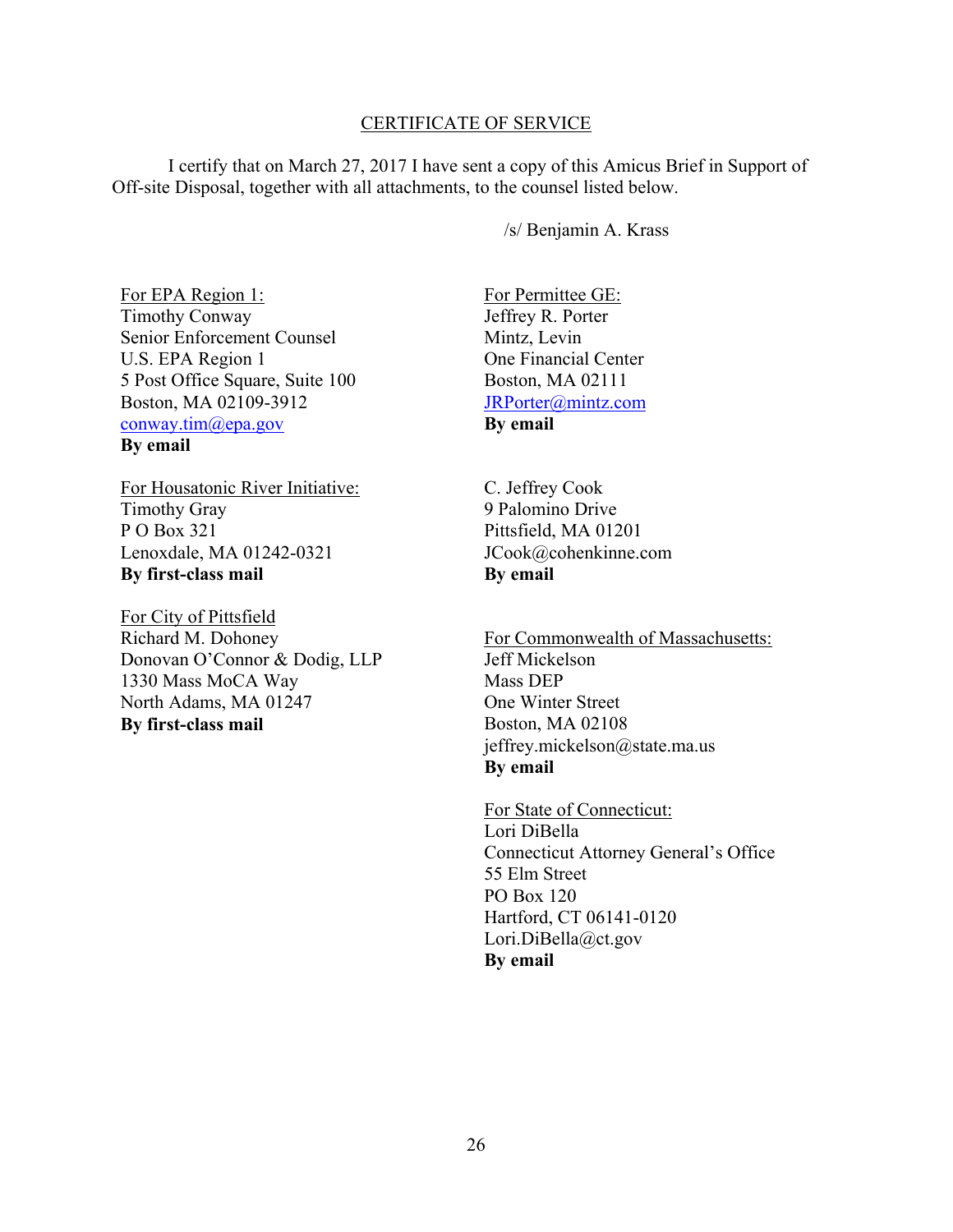### **Exhibit 1 – List of Amici**

The organizations listed below join in the amicus brief in support of off-site disposal submitted by the Housatonic Rest of River Municipal Committee. All amici have spoken at multiple EPAsponsored public meetings on the Rest of River cleanup over many years.

Those organizations that are listed in **italics** have formally submitted comments into the Rest of River Administrative Record. Those organizations noted with an **asterisk** are longstanding members of the EPA's Housatonic River Citizens Coordinating Council.

\*\*\*

### *Housatonic Rest of River Municipal Committee (the Committee)*

The Committee is composed of all five towns in the Massachusetts segment of the Rest of River, including the towns of Lenox, Lee, Stockbridge, Great Barrington and Sheffield. The towns in the Committee are formally organized as one entity under an Intergovernmental Agreement to actively participate in the EPA permitting and appeals process and, where deemed necessary, participate in the other administrative and/or court proceedings to protect the health and welfare of the environment and the people within the five Rest of River communities. In its letter of October 8, 2014 the Committee formally and strongly supported EPA's requirement that all removed, contaminated sediment and floodplain soil be disposed of at an existing hazardous waste landfill.

## **Berkshire County League of Sportsmen (BCLS)***\**

The BCLS is an umbrella organization representing 10 regional clubs with just over 3,200 member sportsmen and conservationists, all of whom have a shared interest in preserving our proud outdoor heritage and protecting the Berkshires' rich natural resources. The Housatonic Rest of River in Massachusetts and Connecticut is an unusually endowed natural resource, serving as a major flyway for migrating birds, including game waterfowl, and a fisheries resource offering outstanding catch-and-release fishing. Hunting and fishing along the river corridor will be severely curtailed during the 13 or more years of the PCB cleanup. BCLS members have spoken at numerous EPA-sponsored public meetings.

## *Berkshire Environmental Action Team, Inc. (BEAT)\**

The mission of the Berkshire Environmental Action Team (BEAT) is to work with citizens to protect the environment for wildlife in support of the natural systems that support us all. As noted in BEAT's Petition for Review (EAB Appeal # RCRA 16-05, filed 11-23-16), the organization has been participating in the EPA-led Citizens Coordinating Council meetings since 2003 and has submitted numerous comments and spoken at numerous meetings with the EPA on this site and on this permit.

### **Berkshire Natural Resources Council (BNRC)**

BNRC is a land conservation organization that protects and manages 21,000 acres of ecologically, scenically and recreationally significant land in Berkshire County, approximately 80% of which lies in the Housatonic River Watershed. BNRC is an interested party as its holdings include fee simple properties and conservation restrictions along the Rest of River, and in close proximity to the proposed "on-site" disposal areas. Since the early 1990s BNRC has